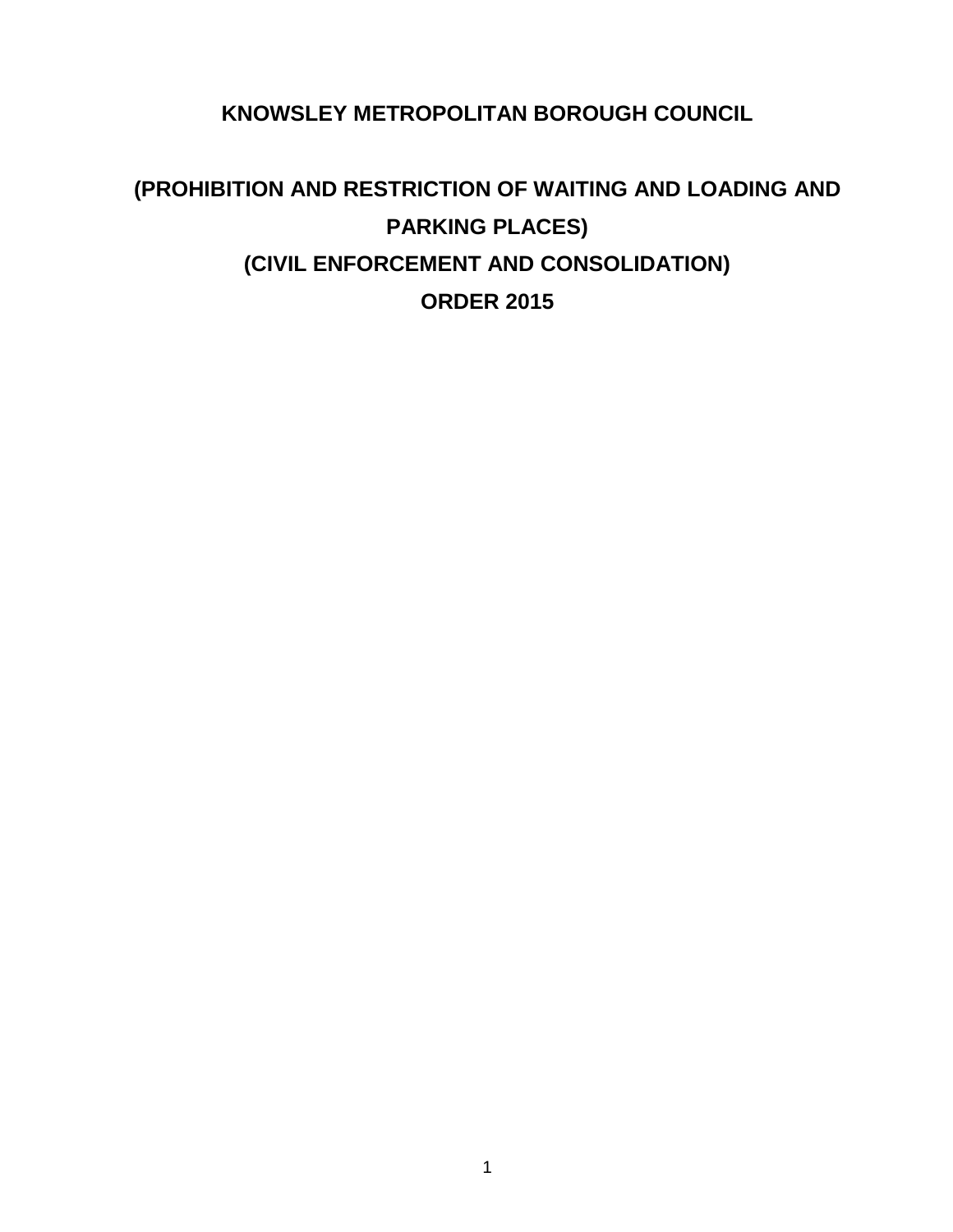## KNOWSLEY METROPOLITAN BOROUGH COUNCIL (PROHIBITION AND RESTRICTION OF WAITING AND LOADING AND PARKING PLACES) (CIVIL ENFORCEMENT AND CONSOLIDATION) ORDER 2015

Knowsley Metropolitan Borough Council in exercise of its powers under Sections 1(1), 2(1) to (3), 4, 9, 10, 19, 32, 35, 45, 46, 47 and 124 and Part IV of Schedule 9 of the Road Traffic Regulation Act 1984 ("the 1984 Act") as amended, the Traffic Management Act 2004 ("the 2004 Act") and of all other enabling powers, and after consultation with the Chief Officer of Police in accordance with Part III of Schedule 9 to the 1984 Act where appropriate, hereby makes the following Order.

### **SECTION 1 – PRELIMINARY**

### Citation and commencement

- 1. This Order shall come into operation on Tuesday  $26<sup>th</sup>$  of May 2015 and may be cited as the Knowsley Metropolitan Borough Council (Prohibition and Restriction of Waiting and Loading and Parking Places) (Civil Enforcement and Consolidation) Order 2015.
- 2. The Knowsley Metropolitan Borough Council (Prohibition and Restriction of Waiting and Loading and Parking Places) (Civil Enforcement and Consolidation) Order 2015 plans including the key (the "plans") are incorporated into this Order as Schedule 3.

### Interpretation

3. In this Order, except where the context otherwise requires, the following expressions have the meaning hereby respectively assigned to them: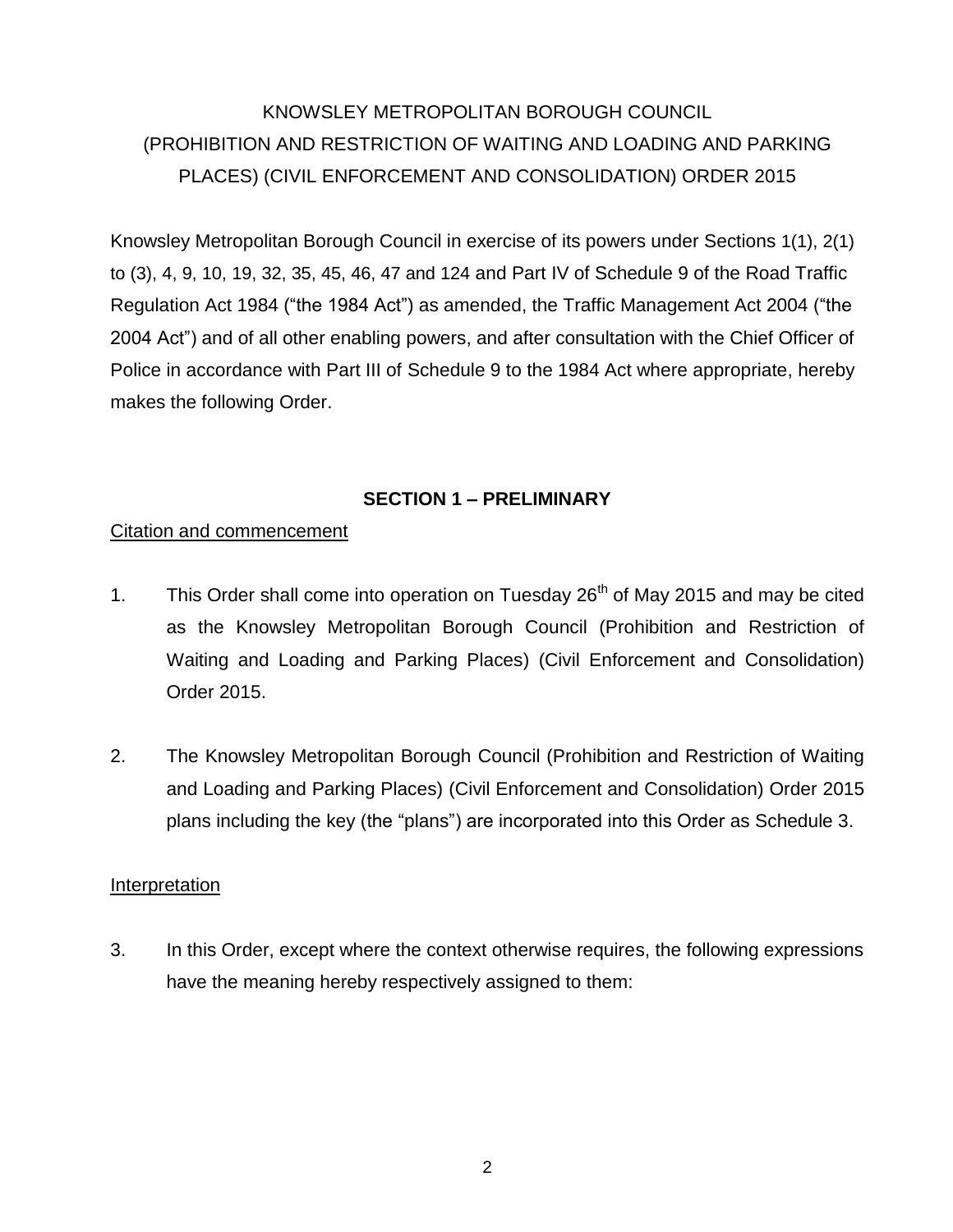"Council" means Knowsley Metropolitan Borough Council and any successor authority and includes any parking services contractors or authorised agent appointed by or acting on behalf of the Council for the purposes of any function under the provisions of this Order;

"alternative approved method of payment" means alternative approved method of payment including cashless payments, park and phone, payment by debit or credit card facilitated by on site or remote verification by, for example, card reader or mobile phone text or phone call or decrementing card;

"blue badge" means a badge issued in accordance with the provisions of The Disabled Persons (Badges for Motor Vehicles) (England) Regulations 2000;

"business permit" means a permit issued by the Council for the leaving of a vehicle belonging to a business user in a parking place designated for vehicles displaying a valid business permit;

"business user" means a person who occupies or is employed at premises the postal address of which is in any street or part of a street described in Schedule 2 and who uses such premises for the business purposes and not for residential purposes;

"business visitor parking permit" means a permit issued by the Council for the leaving of a vehicle belonging to a visitor to a business in a parking place designated for vehicles displaying a valid permit;

"civil enforcement officer" means a person employed or authorised in accordance with Section 76 of the 2004 Act to carry out the functions therein;

"clearway" means the main carriageway of any of the sides or lengths of roads specified in the plans where stopping is prohibited during the restricted hours provided that the expression clearway shall not include any lay-by or parking place;

3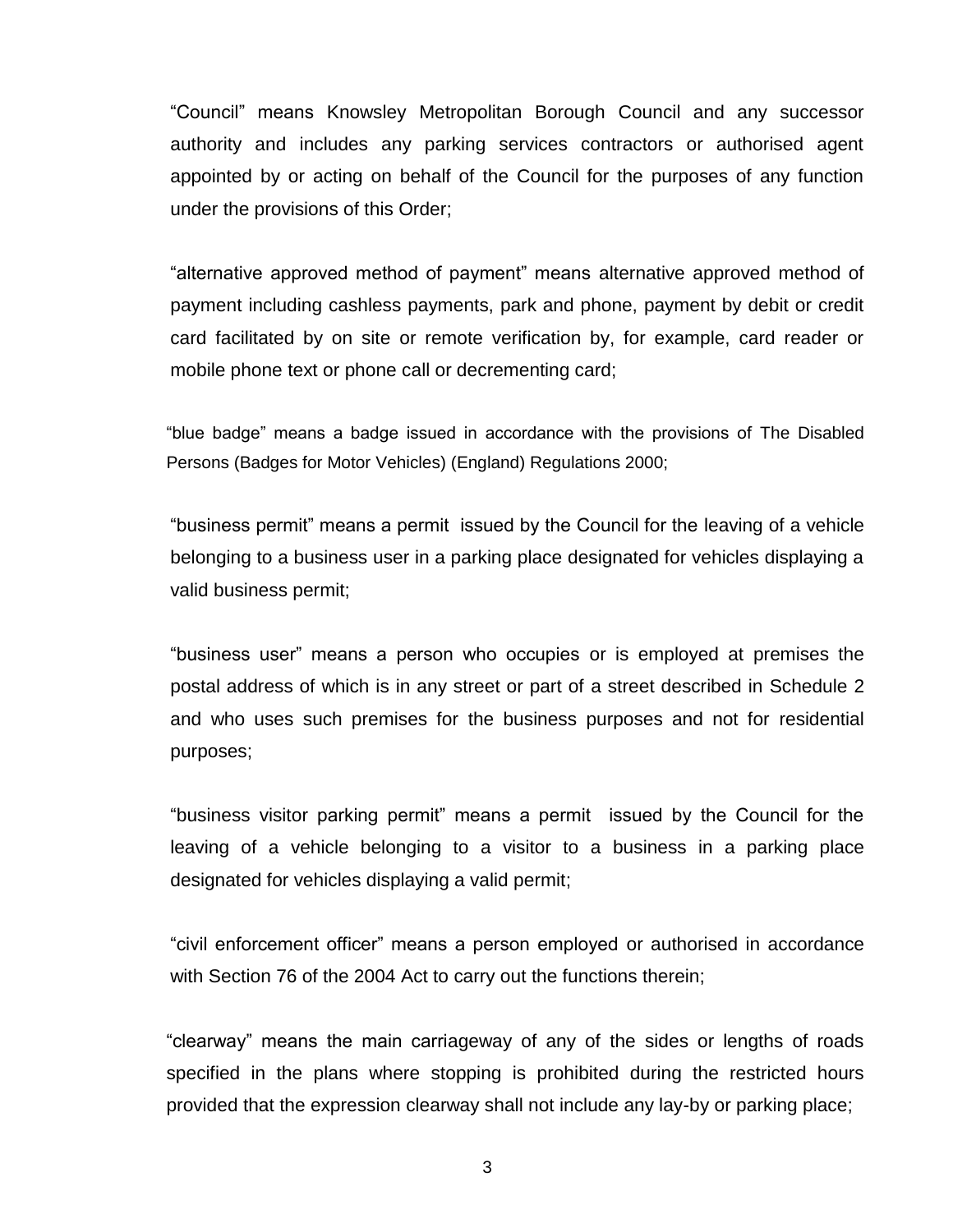"disabled person" shall have the same meaning as in the Disabled Persons (Badges for Motor Vehicles) (England) Regulations 2000;

"disabled person's badge" has the same meaning as in the Disabled Persons (Badges for Motor Vehicles) (England) Regulations 2000;

"driver" in relation to a vehicle waiting or parked in a prohibited or restricted area or restricted road or parking place respectively, means the person driving the vehicle at the time it was left or parked in the prohibited or restricted parking area or restricted road or parking place;

"enactment" means any enactment, whether public , general or local, and includes any order, byelaw rule, regulation, scheme or other instrument having effect by virtue of an enactment;

"goods" means goods of any kind whether animate or inanimate and includes postal packets of any kind or description;

"goods vehicle" means a vehicle which is constructed or adapted for use for the carriage of goods or burden of any description or a trailer so constructed or adapted.

"hackney carriage" means a vehicle licensed under Section 37 of the Town Police Clauses Act 1847;

"household" means a house or flat which has its own postal address and in the case of sub-divided properties the establishment of household as an individual address is subject to any appropriate planning consent having been obtained for the subdivision of the property and the payment of separate Council Tax in respect of the property;

4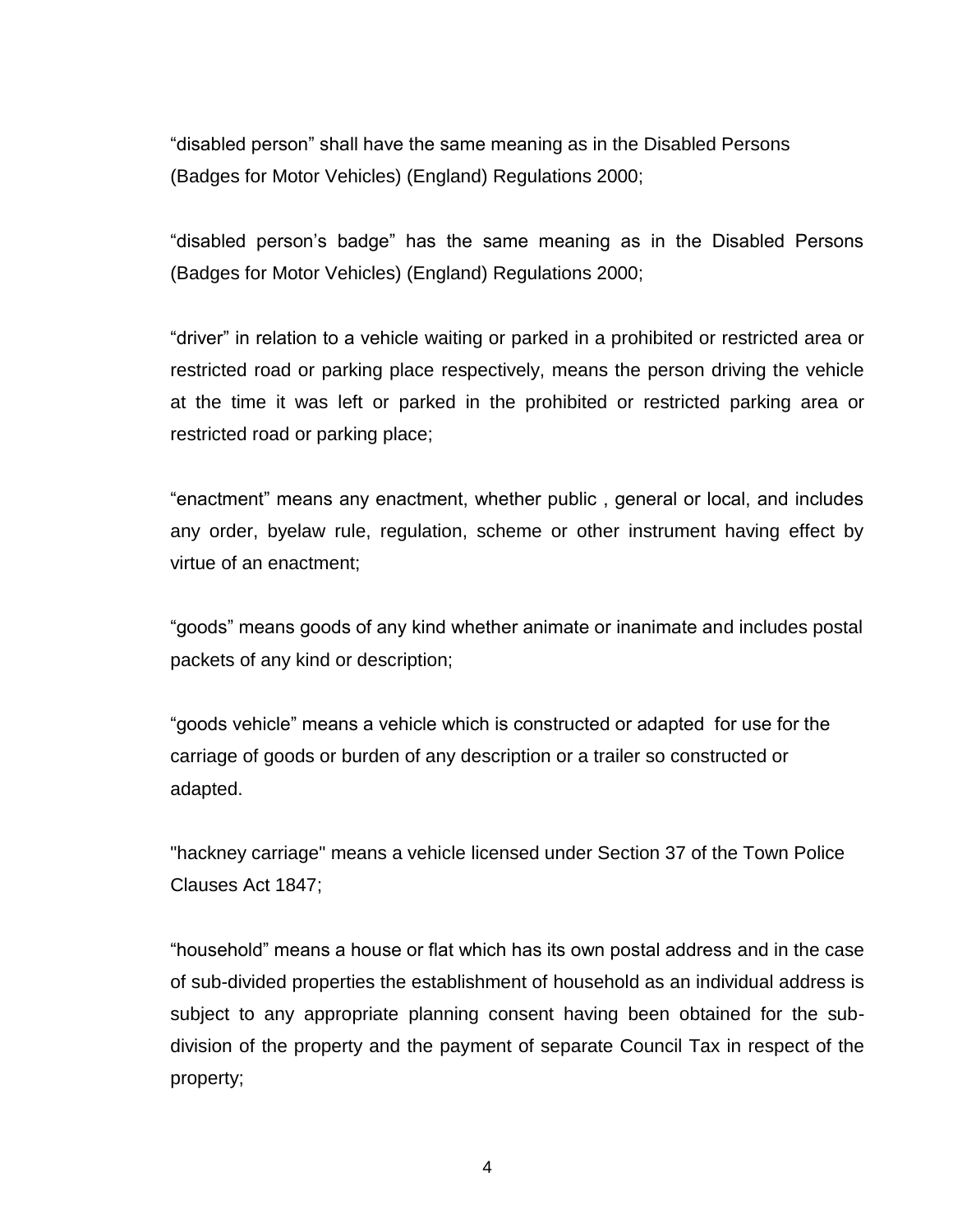"key" means the key attached to the plans to be read in conjunction with the plans;

"lay-by" in relation to a main carriageway means any area of a highway at the side of the main carriageway but not part of it and marked in accordance with the Traffic Signs and General Directions 2002 intended for the parking of vehicles, provided that no person shall cause or permit any vehicle to park in any lay-by for the purpose of selling goods or services from that vehicle;

"light goods vehicle" means a 4 wheeled vehicle constructed for the transporting of goods with a gross weight of 3.5 tonnes or less including road tractors and curtain sided vehicles (with a gross weight of 3.5 tonnes or less);

"loading area" means any of the sides or lengths of roads specified on the plans where activities other than loading are prohibited;

"main carriageway" means that part of a public highway used primarily for through traffic provided that the expression main carriageway shall not include any lay-by;

"motor car" has the same meaning as that in section 136(2) of the 1984 Act;

"motor-cycle" has the same meaning as that in section 136(4) of the 1984 Act;

"motor vehicle" has the same meaning as that in section 136 (1) of the 1984 Act;

"no loading hours" means in relation to any no loading road the hours specified on the plans during which loading and unloading is restricted;

"no loading road" means any of the sides or lengths of roads specified on the plans where loading is prohibited provided that the expression "no loading road" shall not include any parking place;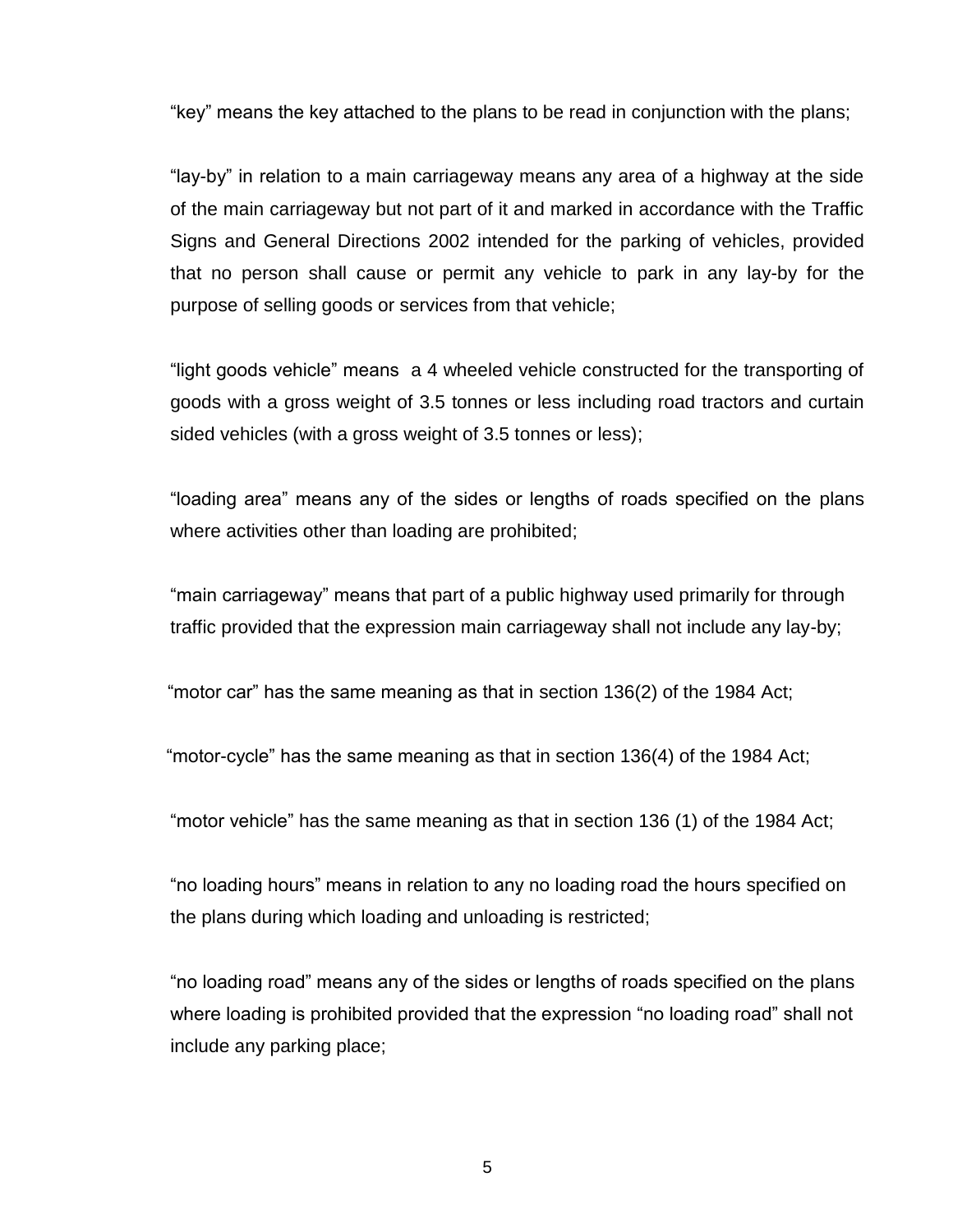"no stopping hours" means in relation to any no stopping road the hours of which are specified on the plans during which stopping is restricted;

"no stopping road" means any of the sides or lengths of roads (including clearways) specified on the plans where stopping is prohibited provided that the expression "no stopping road" shall not include any parking place;

"one-way street" means a highway in which the driving of vehicles otherwise than in one direction is prohibited;

"owner" in relation to a vehicle shall have the same meaning as in the Traffic Management Act 2004;

"park" "parking" and "parked" refer to the stopping of a vehicle and it remaining at rest for some time whether or not the driver is still in the vehicle and includes waiting and a vehicle shall be deemed to be parked for any period in the same parking place or parking bay (as the case may be) if any part of it is below the vehicle or the vehicle's load (if any) whether or not the vehicle is moved during that period;

"parking device" has the meaning given by sections 35(3)(b) and 51(4) of the 1984 Act;

"parking disc" has the same meaning as in the Local Authorities Orders (Exemptions for Disabled Persons) (England) Regulations 2000 being a disc which is capable of showing the quarter hour period during which a period of parking has begun;

"parking place" means an area of a highway designated by this Order for the parking of vehicles of specific classes;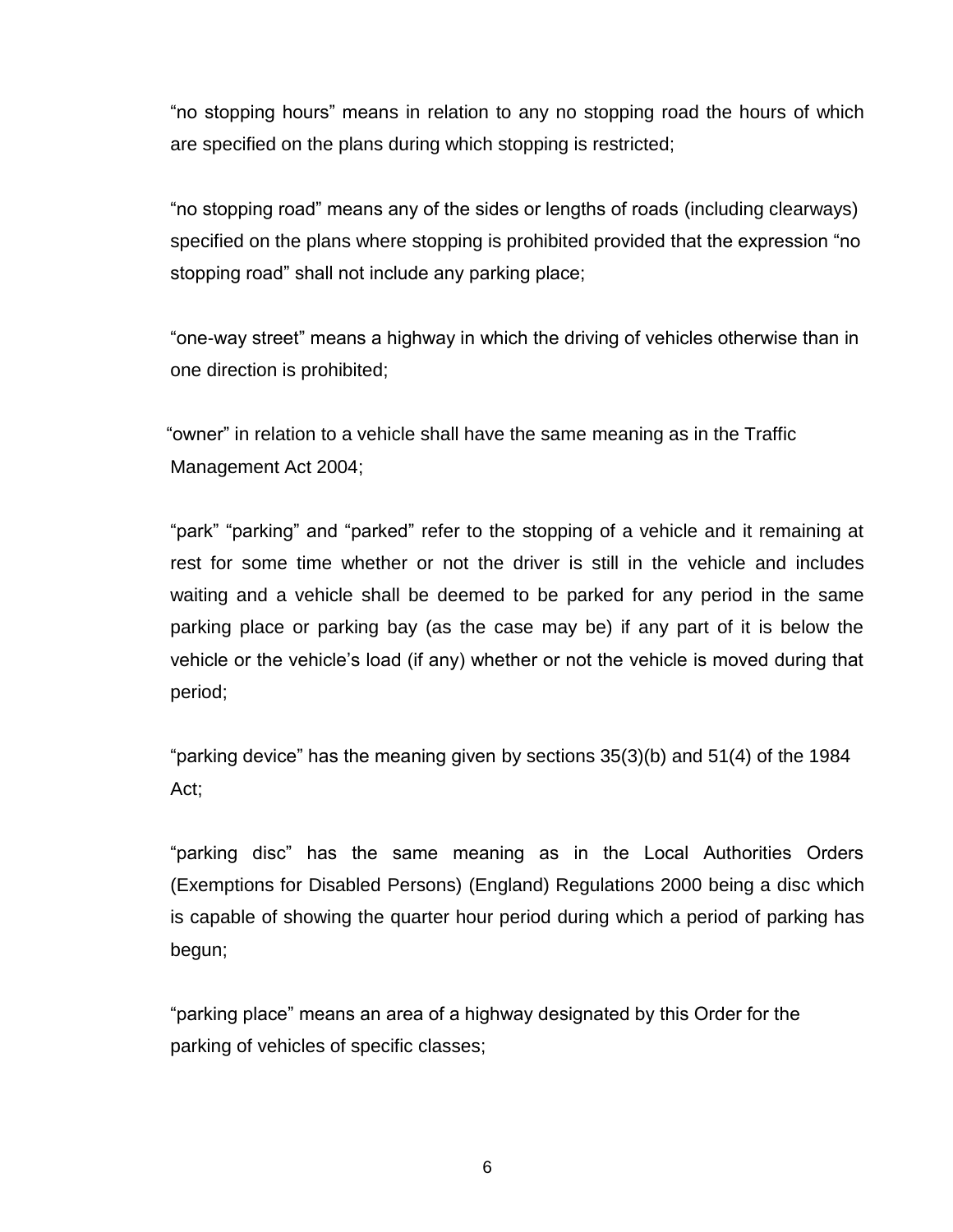"passenger vehicle" means a motor vehicle (other than a motor-cycle or invalid carriage) constructed or adapted solely for the carriage of not more than twelve passengers (exclusive of the driver) and their effects and not drawing a trailer;

"penalty charge" has the same meaning as in the Civil Enforcement of Parking Contraventions (England) General Regulations 2007;

"permit" means any valid permit being a resident permit, business permit, business visitor parking permit or visitor parking permit issued by the Council under the provisions of this Order and includes duplicate permits issued by the Council under the provisions of this Order;

"permit holder" means a person business or orgnaisation to whom a permit has been issued under the provisions of this Order;

"permitted hours" means the periods specified on the plans for each parking place during which parking by vehicles of a specific class is permitted;

"permit parking area" means an area comprising the respective roads specified in the schedules or the plans within which the roads are regulated by parking restrictions limiting parking by permit holders as described in this Order;

"plans" means those plans as shown or contained in Schedule 3 to this Order;

"prohibited area" means an area comprising restricted roads specified in the respective schedule or plans in which waiting and or loading is prohibited;

"prohibited hours" means in relation to any prohibited road or prohibited area the hours specified on the plans during which waiting or loading is prohibited;

"prohibited road" means any of the sides or lengths of roads specified on the plans where waiting and or loading is prohibited provided that the expression "prohibited road" shall not include any parking place;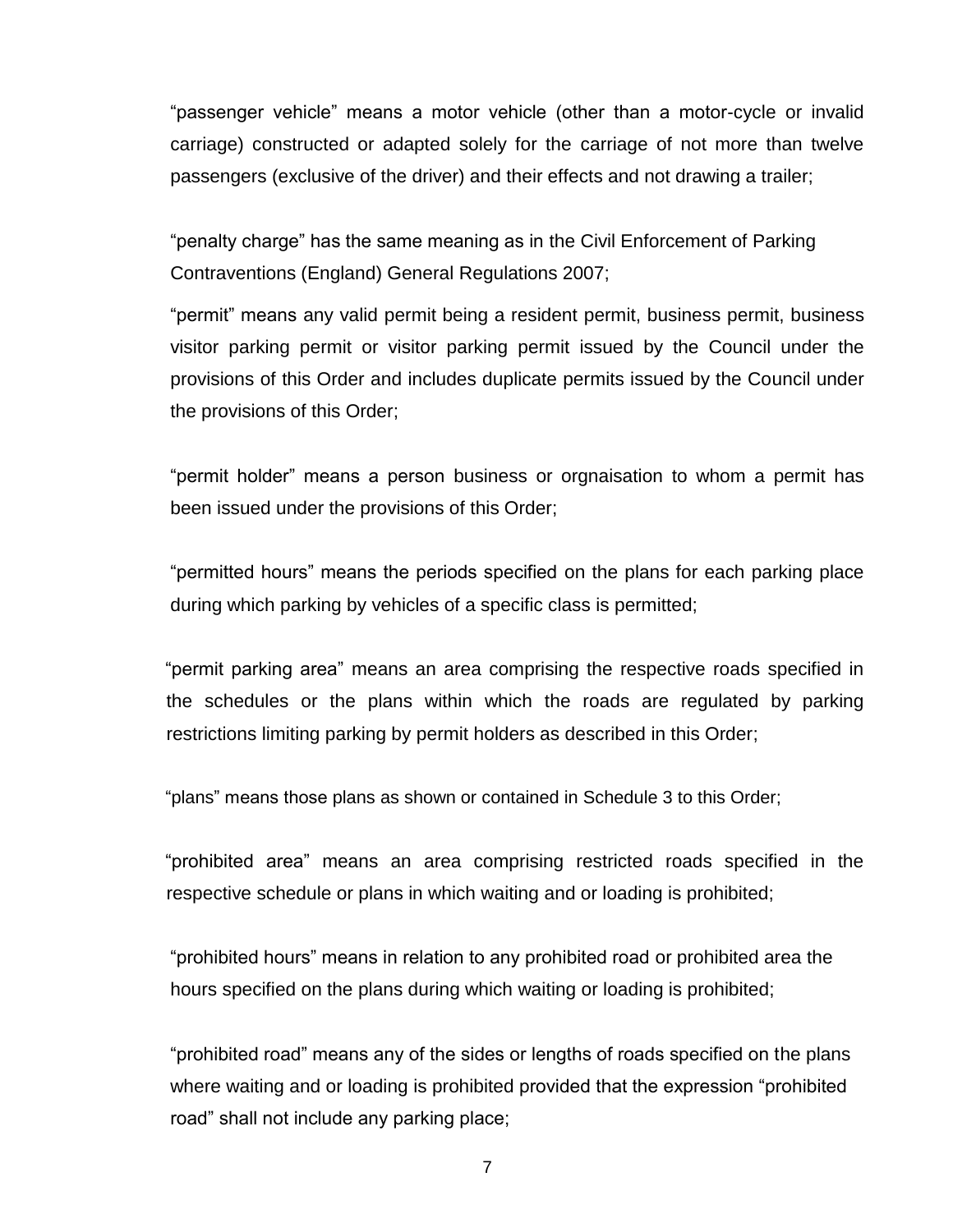"qualified medical practitioner" or "doctor" means a fully registered person within the meaning of the Medical Act 1983;

"relevant position" in respect of: -

- (a) a disabled person's badge and parking disc has the same meaning as in the Local Authorities' Traffic Orders (Exemptions for Disabled Persons) (England) Regulations 2000;
- (b) a permit means exhibited on the windscreen, dashboard or fascia of the vehicle or, where the vehicle does not have a windscreen, dashboard or fascia, in a conspicuous position on the vehicle so that the whole of the information on the front of the permit is clearly legible from outside the vehicle.

"resident" means a person whose usual place of residence is at premises the postal address of which is in any road or part of road specified in Schedule 1;

"resident parking permit" means a permit issued by the Council for the leaving of a vehicle belonging to a resident in a parking place designated for vehicles displaying a valid resident permit;

"restricted area" means an area comprising restricted roads specified in the respective schedule or plans in which waiting and or loading is restricted or specific activities are restricted during the restricted hours;

"restricted hours" means in relation to any restricted road or restricted area the hours specified on the plans during which waiting is restricted or specific activities are restricted;

"restricted road" means any of the sides or lengths of roads specified on the plans where waiting is restricted or specific activities are restricted during the restricted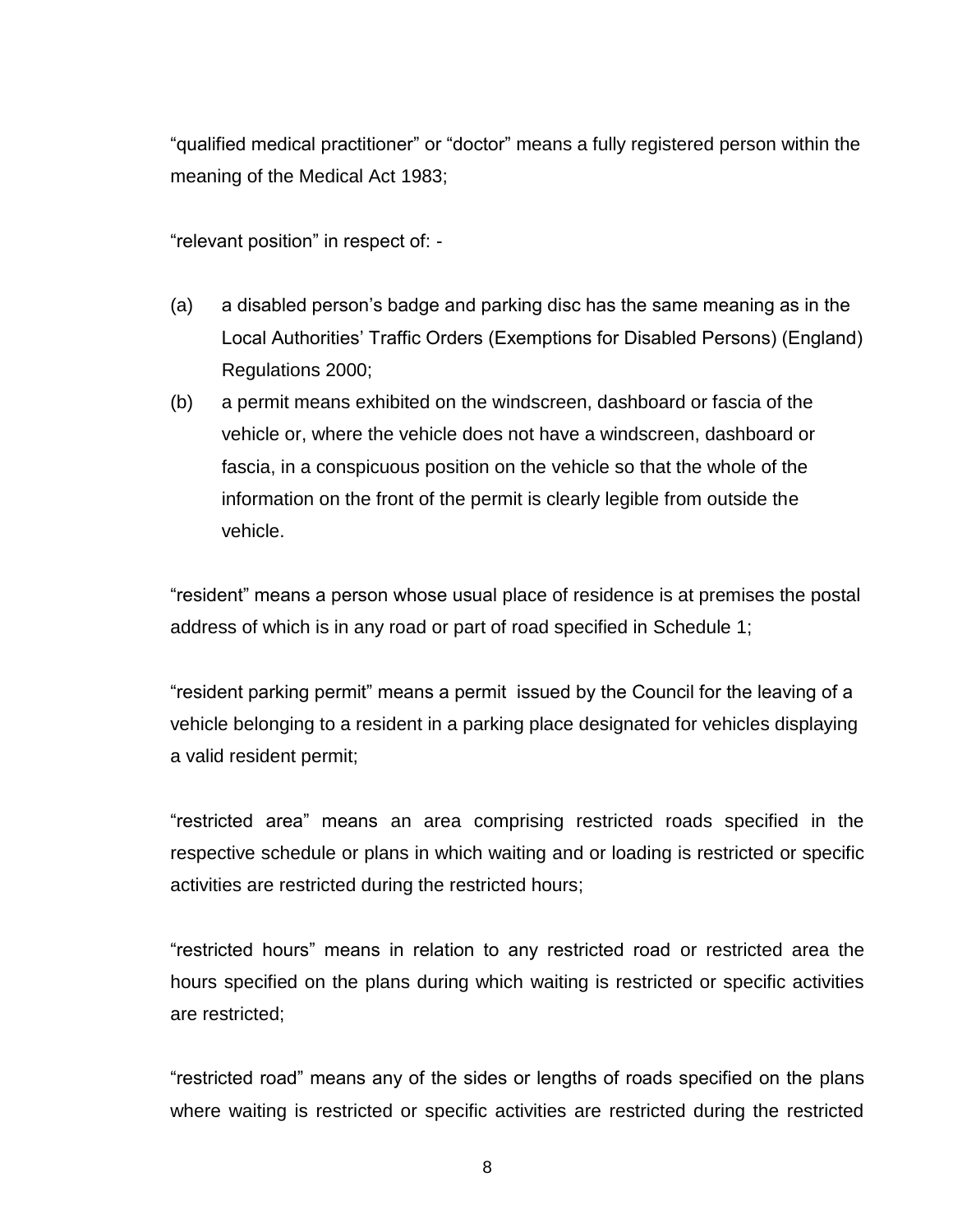hours provided that the expression "restricted road" shall not include any parking place;

"taxi rank" means an area of carriageway designated for waiting by hackney carriages and which is indicated by road markings complying with the Traffic Signs Regulations and General Directions 2002;

"telecommunication system" has the same meaning as in the Telecommunications Act 1984;

"virtual parking permit" means an electronic record of parking ticket, permit or dispensation issued and confirmed by the Council to exempt a vehicle from a restriction in the provisions of this order, under the terms applicable at the time of issue.

"visitor parking permit" means a permit issued by the Council for the leaving of a vehicle belonging to a visitor to a resident in a parking place designated for vehicles displaying a valid permit;

"wait" and "waiting" refer to the stopping of a vehicle and it remaining at rest for some time whether or not the driver is still in the vehicle and includes parking;

"vehicle" includes any motor car, motor cycle or other mechanically propelled automobile;

"zone" or "area" means an area comprising the respective roads specified in the respective schedule and plans to this Order;

4. Any reference in this Order to a numbered Article shall, unless the context requires otherwise, be construed as a reference to the Article bearing that number in this Order and any reference to the plans is a reference to the plans incorporated into this Order.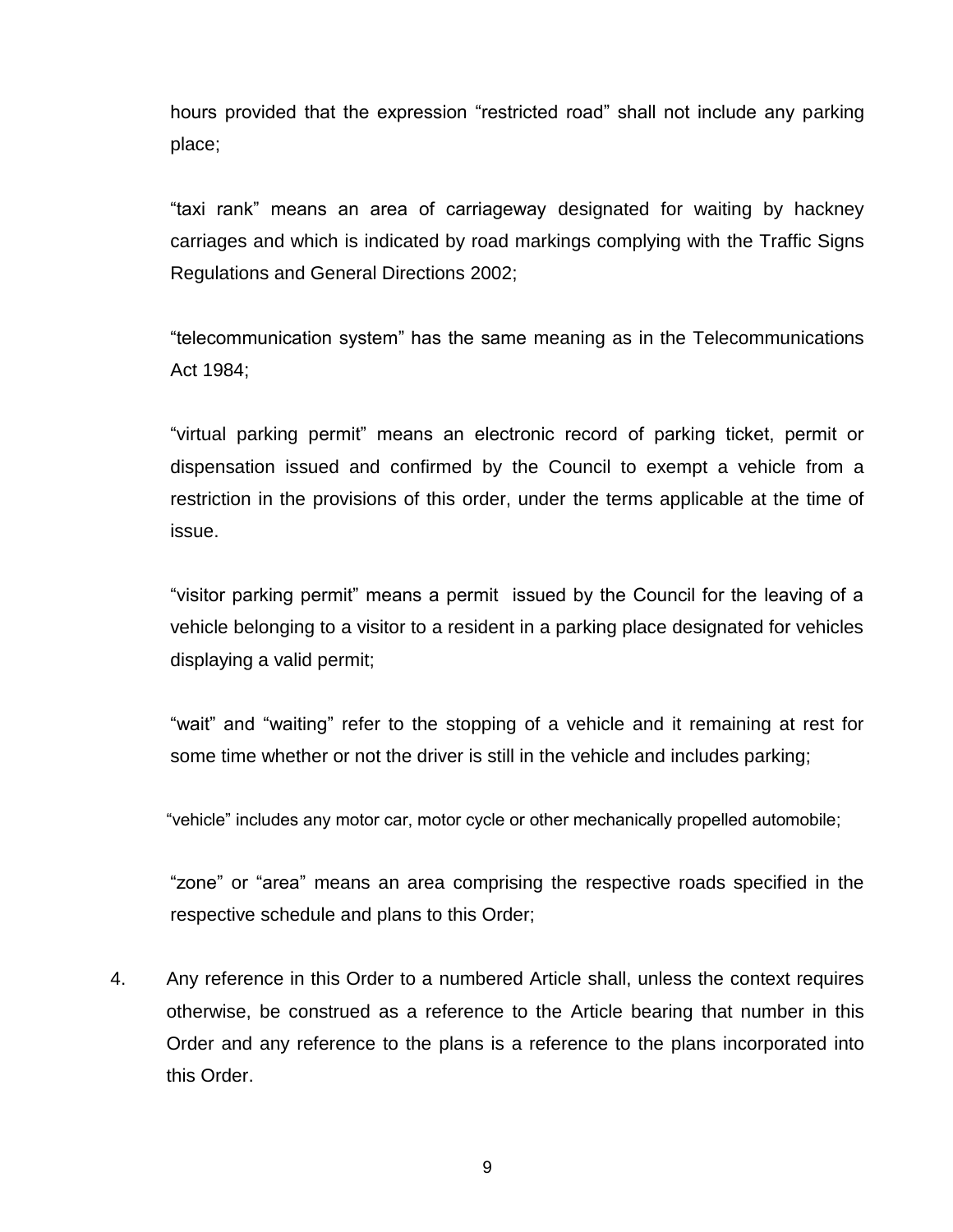- 5. Any reference in this Order to any enactment shall be construed as a reference to that enactment as amended, applied, consolidated, re-enacted by or as having effect by virtue of any subsequent enactment.
- 6. The Interpretation Act 1978 shall apply to the interpretation of this Order as it applies for the interpretation of an Act of Parliament and as if for the purposes of Section 21 of that Act this Order were an Act of Parliament and the Orders revoked by this Order were Acts of Parliament thereby repealed.
- 7. The restrictions imposed by this Order shall be in addition to and not in derogation from any restriction or requirements imposed by any regulations made or having effect as if made under the 1984 Act or by or under any other enactment.
- 8. If a court, the Department for Transport, the Traffic Penalty Tribunal or the Traffic Enforcement Centre declares any part of this Order to be invalid or un-enforceable, such declaration shall not invalidate the remainder of the Order.

### **SECTION 2 – PROHIBITION AND RESTRICTION OF WAITING AND LOADING**

### Prohibition of waiting

9. Save as provided in Articles 15 to 21 no person shall, except upon the direction or with the permission of a police officer in uniform, cause or permit any vehicle to wait at any time on any prohibited road as specified on the plans.

### Restriction of waiting

10. Save as provided in Articles 15 to 21 no person shall, except upon the direction or with the permission of a police officer in uniform, cause or permit any vehicle or a vehicle of a specific class to wait on any restricted road during the restricted hours as specified on the plans.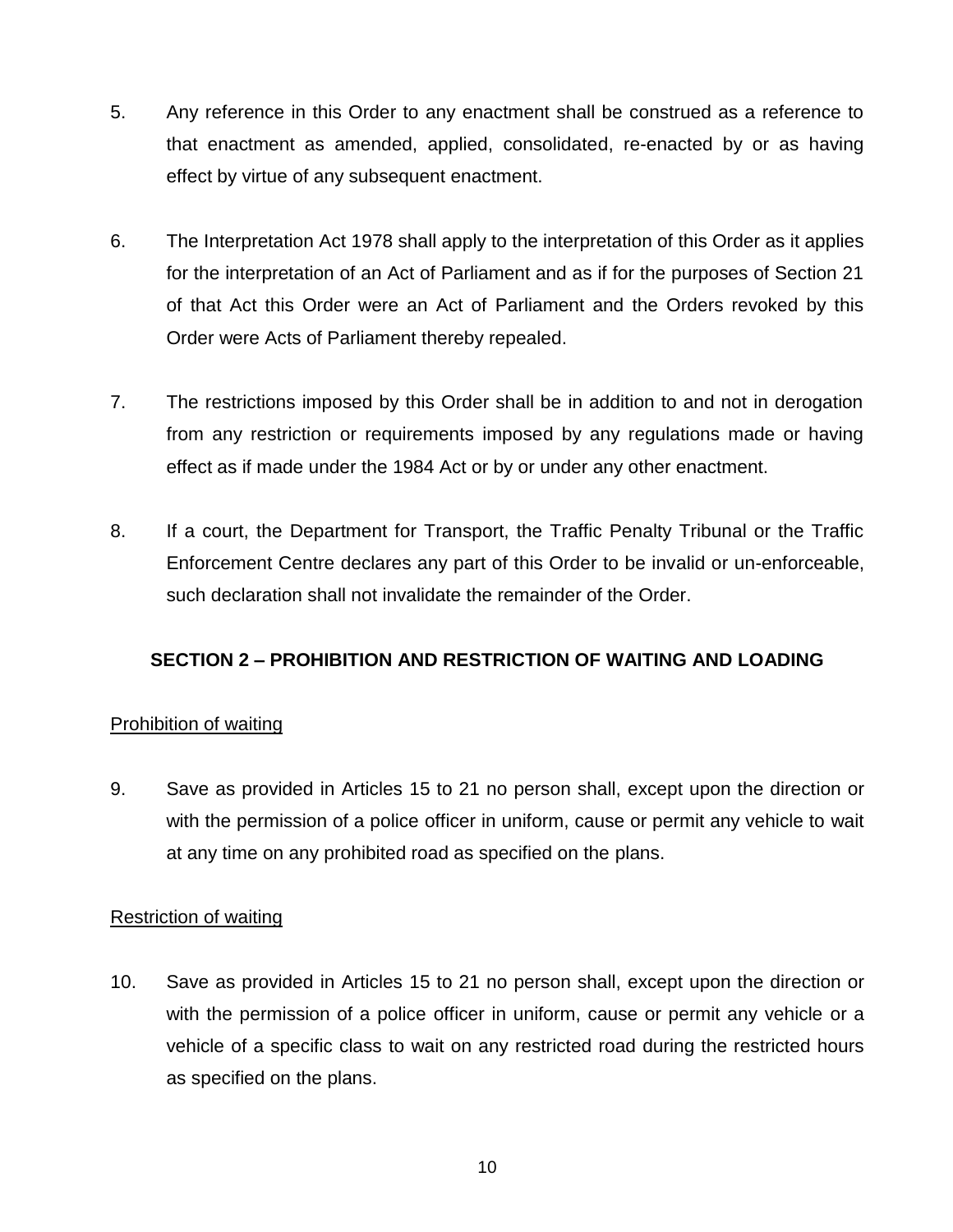#### Loading areas

- 11. Save as provided in Articles 15 to 17 no person shall, except upon the direction or with the permission of a police officer in uniform, cause or permit any vehicle to wait during the restricted hours in any loading area specified on the plans unless it is of the specified class and except for the loading or unloading of goods in connection with nearby trade or business premises.
- 12. Where there is specified in the plans a maximum period during the restricted hours for which loading or unloading is permitted no person shall except upon the direction or with the permission of a police officer in uniform cause or permit any vehicle to wait on any loading area,
	- (a) for longer than is necessary for goods to be loaded onto or unloaded from the vehicle
	- (b) for a period longer than specified on the plans, or
	- (c) if a period less than that specified on the plans as being the period in which the vehicle shall not return has elapsed since a previous period of waiting by the same vehicle on the same side of length of road.

### Restriction on loading and unloading

13. Save as provided in Articles 15,,16, 18 and 19 no person shall, except upon the direction or with the permission of a police officer in uniform, cause or permit any vehicle or a vehicle of a specific class to for the purpose of enabling goods to be loaded to or unloaded from the vehicle on any no loading road during the no loading hours as specified on the plans.

### Restriction on stopping

14. Save as provided in Articles 15, 16, 20 and 22 no person shall, except upon the direction or with the permission of a police officer in uniform, cause or permit any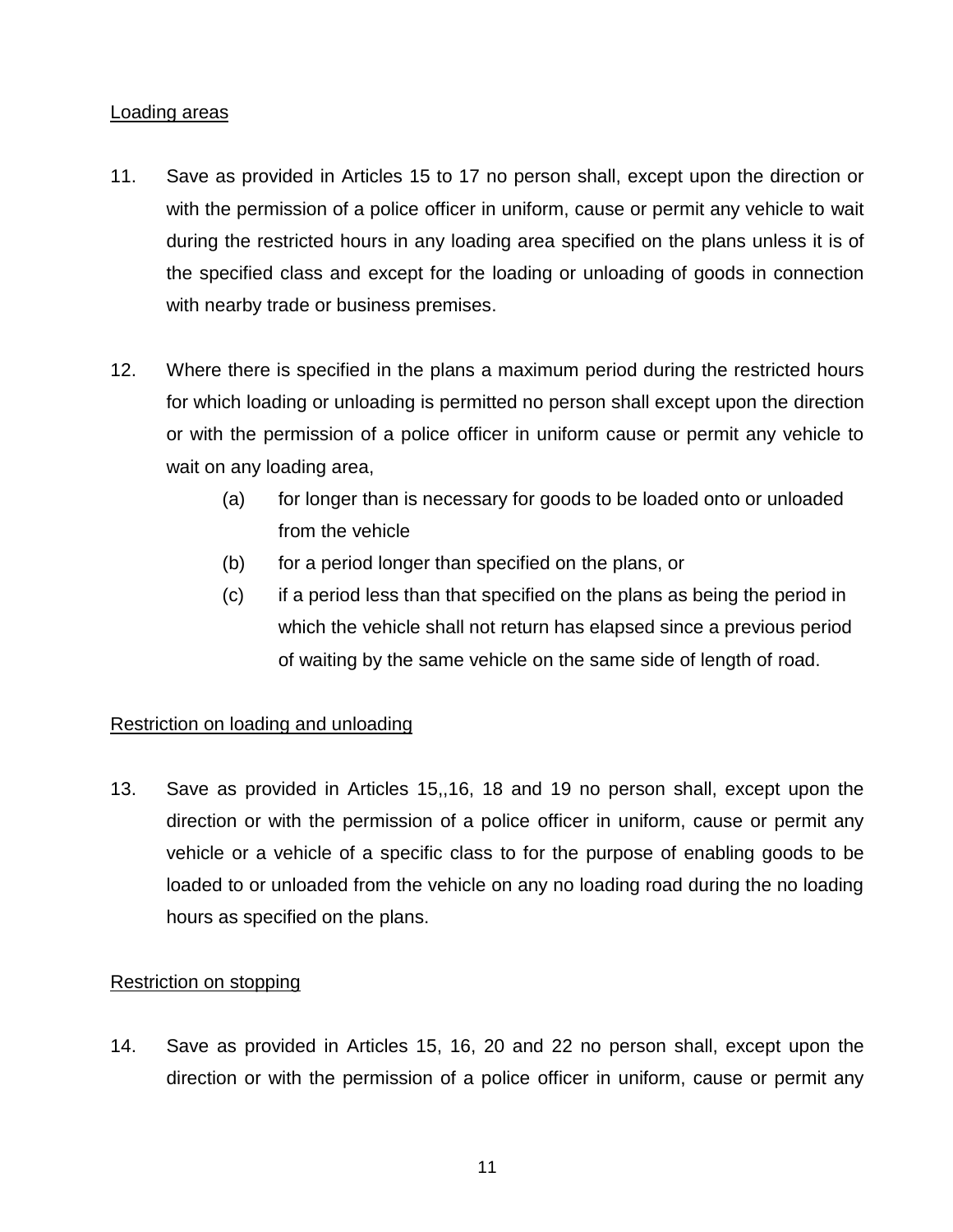vehicle to stop on any no stopping road or clearway during the no stopping hours as specified on the plans.

#### **Emergencies**

15. Nothing in Articles 9 to 14 shall render it unlawful to cause or permit any vehicle to wait in any of the roads, lengths of road or on the sides of road or loading areas specified therein for so long as may be necessary to enable the vehicle to be used in an emergency for fire and rescue, ambulance or police purposes:

### General exemptions

- 16. Nothing in Articles 9 to 14 shall render it unlawful to cause or permit any vehicle to wait in any of the roads, lengths of road or on the sides of road or loading areas specified therein for so long as may be necessary to enable:
	- (a) the vehicle, if it cannot conveniently be used for such purpose in any other road, to be used in connection with any of the following operations, namely:-
		- (i) building, shop fitting, industrial or demolition operations;
		- (ii) the removal of any obstruction to traffic;
		- (iii) the maintenance, improvement or reconstruction of the said lengths or sides of road; and
		- (iv) the laying, erection, alteration or repair in or on land adjacent to the said lengths or sides of road of any sewer or of any main, pipe or apparatus for the supply of gas, water or electricity or of any telecommunications system,
	- (b) the vehicle, not being a passenger vehicle, if it cannot conveniently be used for such purposes in any other road, to be used in the service of a local authority or its contractors in pursuance of that authority's statutory powers or duties;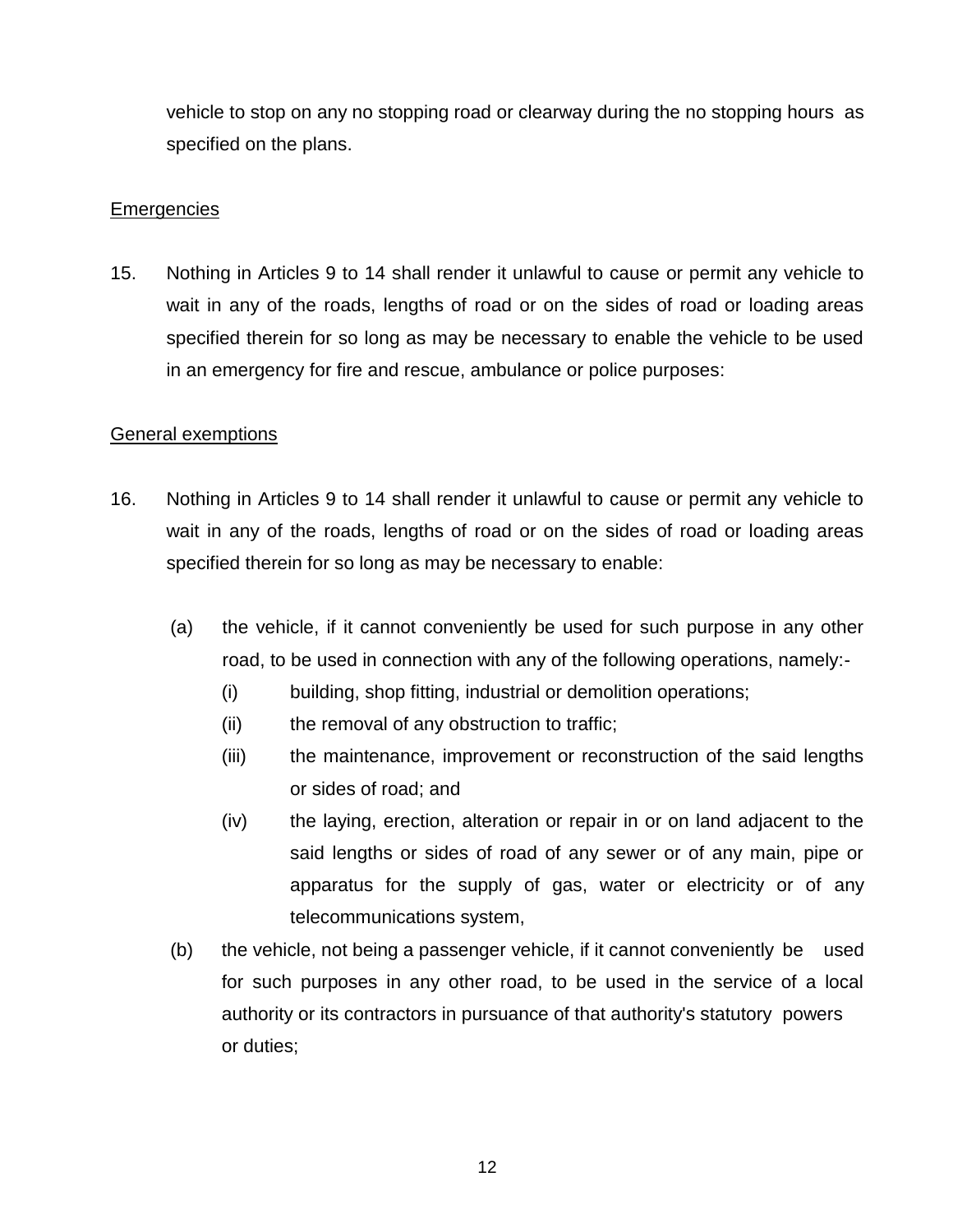- (c) the vehicle of the Royal Mail or other universal service provider (as defined in section 4(3) and (4) of the Postal Services Act 2000) to be used for the purpose of delivering and/or collecting mail; or
- (d) in any case where the person in control of the vehicle,
	- (i) is required by law to stop;
	- (ii) is obliged to stop so as to prevent an accident, or
	- (iii) is prevented from proceeding by circumstances outside his/her control.

### Loading and unloading

17. Nothing in Articles 9 to 12 shall render it unlawful to cause or permit any vehicle to wait in any of the roads, lengths of road or on the sides of road or loading areas specified therein for so long as may be necessary to enable goods to be loaded to or unloaded from a vehicle (or goods or merchandise to be delivered or collected).

### Board and alight from a vehicle

18. Nothing in Articles 9,10 and 13 shall render it unlawful to cause or permit any vehicle to wait in any of the roads, lengths of road or on the sides of road specified therein for so long as may be necessary to enable a person to board or alight from the vehicle.

### Funerals and weddings

19. Nothing in Articles 9,10 and 13 shall render it unlawful to cause or permit any vehicle to wait, if it cannot safely and conveniently do so elsewhere, in any of the roads, lengths of road or on the sides of road specified therein if it is the principal vehicle being used for a funeral or wedding so long as waiting by that vehicle is reasonably necessary in connection with the wedding or funeral.

### Parking places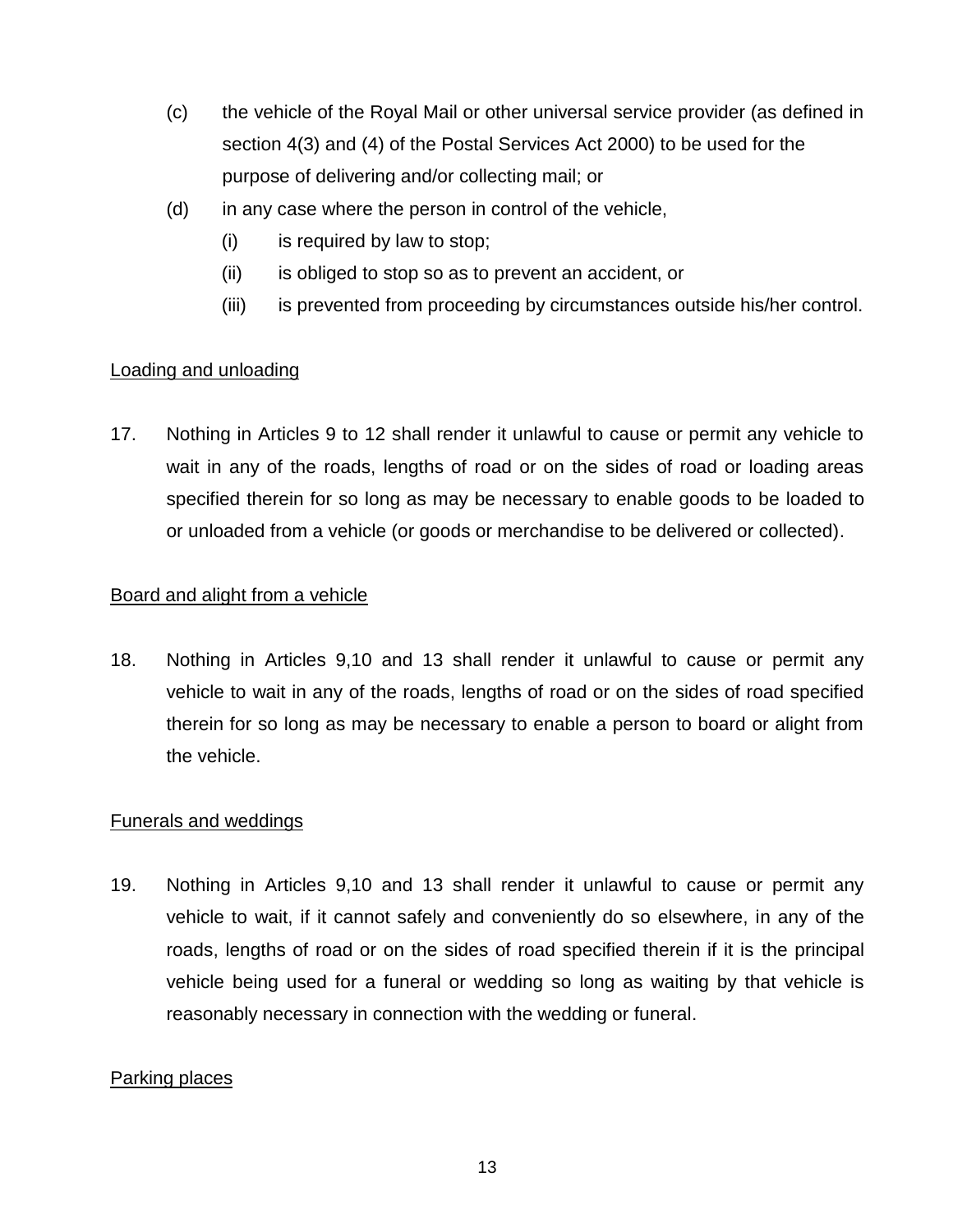20. Nothing in Articles 9 to 14 shall render it unlawful to cause or permit any vehicle to park upon a designated parking place.

### Waiting / parking by disabled persons' vehicle

21. Nothing in Articles 9 and 10 shall render it unlawful to cause or permit a vehicle which displays in the relevant position a disabled person's badge and a parking disc, on which the driver or other person in charge of the vehicle has marked the time at which the period of waiting began, to wait in a prohibited road or a restricted road for a period not exceeding 3 hours (not being a period separated by an interval of less than that specified on the plans from a previous period of waiting or parking by the same vehicle in the same length of road or on the same side of road on the same day) provided that the vehicle immediately before or after the act of waiting or parking has been or is about to be driven or used by the person to whom the disabled person's badge has been issued or, as the case may be, used for the carrying of a disabled person as a passenger.

### Taxi ranks

- 22. Nothing in Articles 9, 10 and 14 shall prevent any person from causing or permitting a licensed hackney carriage to stop or wait in any duly authorised taxi rank during the period of operation specified on the plans.
- 23. No person shall cause or permit any vehicle other than a hackney carriage to stop or wait on a taxi rank during the period of operation specified on the plans.
- 24. No person shall cause or permit a hackney carriage to stop or wait on a taxi rank during the period of operation specified on the plans other than for the purpose of plying for hire.

### General conditions of waiting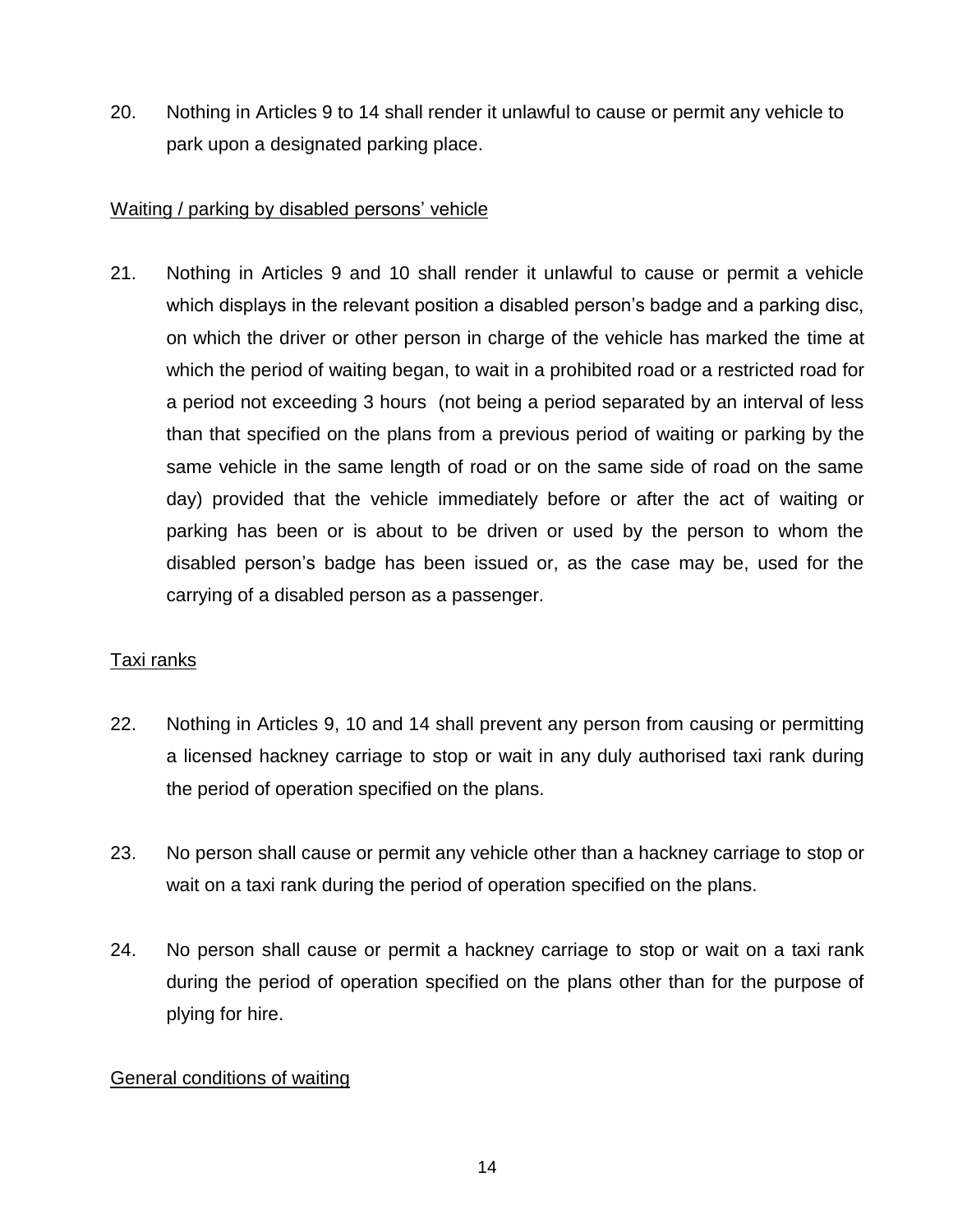- 25. No person shall cause or permit any vehicle to wait unless all wheels are on the carriageway and, if conditions dictate that the vehicle should wait parallel to the kerb, so that the distance between the edge of the carriageway and the nearest wheel of the vehicle is not more than 50cms.
- 26. No person shall cause or permit any vehicle to wait so that any part of the vehicle obstructs any dropped kerb or any vehicular means of ingress to or egress from premises adjacent to the side of the road on which the vehicle is waiting. No person shall cause or permit any vehicle to wait in any lay-by for the purpose of selling goods or services from that vehicle unless licensed to do so.

### **SECTION 3 – PERMITTED PARKING PLACES**

#### **Limited waiting parking places**

Designation of limited waiting parking places

- 27. The parts of roads identified as limited waiting parking places on the plans are hereby designated to be used subject to the following provisions of this Order as limited waiting parking places and may be used subject to the provisions of this Order for waiting on such days and during such hours as are specified on the plans.
- 28. No person shall cause or permit any vehicle to park in a limited waiting parking place during the permitted hours unless it is of the class specified in Article 29.

### Classes of vehicles for which limited waiting parking places are designated

29. Subject to the provisions of this Order, limited waiting parking places may be used during the permitted hours for the parking of passenger vehicles, light goods vehicles, motor cycles and vehicles displaying a disabled persons' badge.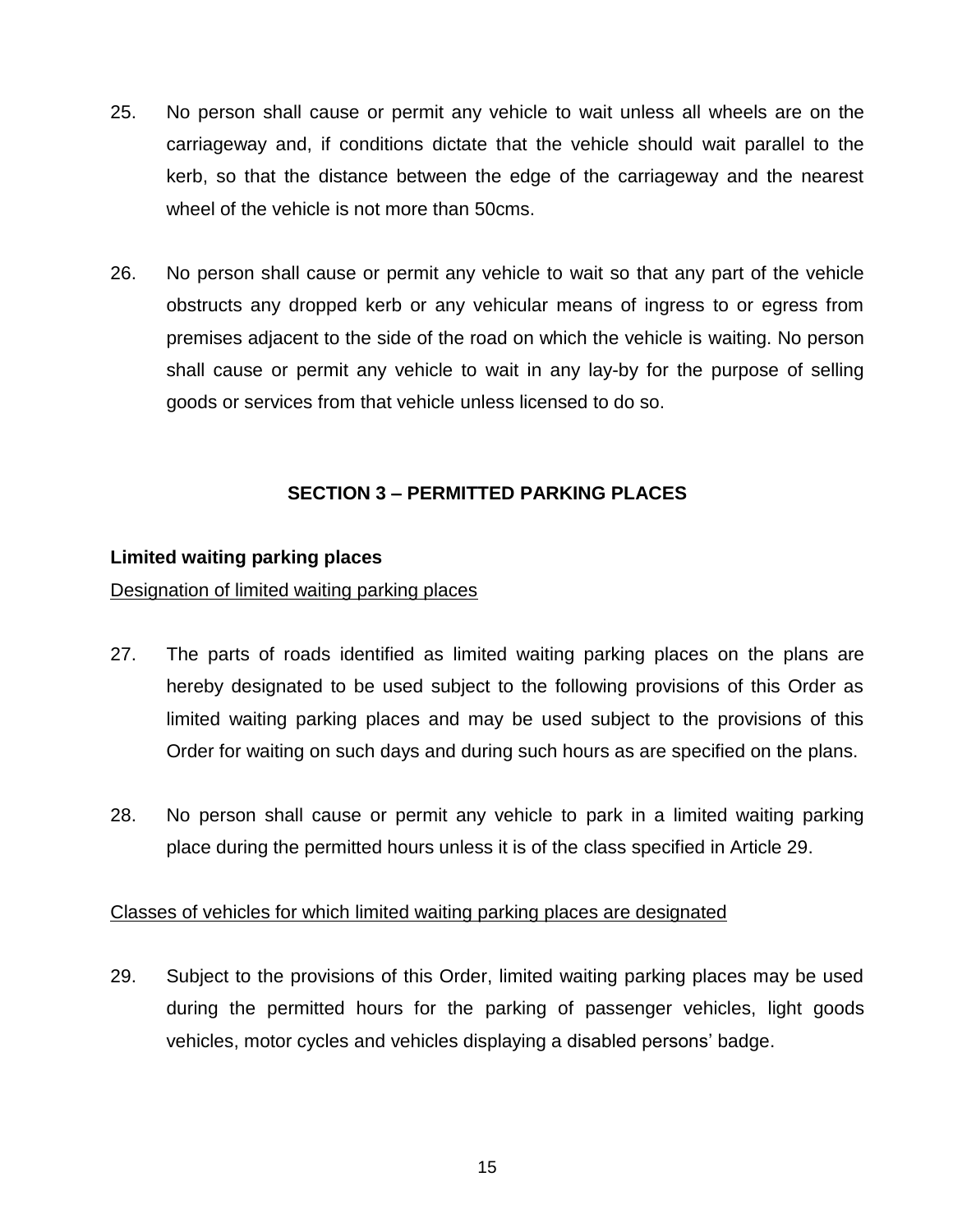### Restriction on waiting

30. No person shall (except upon the direction or with the permission of a police officer in uniform) cause or permit any vehicle to remain during the permitted hours in a limited waiting parking place for longer than the maximum period specified for that parking place in the plans.

### No return

31. Where a period within which a vehicle must not be parked again in a limited waiting parking place is specified in the plans no person shall permit or cause the vehicle to park again in that parking place until the expiry of that specified period.

### **Doctor's parking places**

### Designation of doctor's parking places

32. The parts of roads identified as such on the plans are hereby designated to be used subject to the following provisions of this Order as doctor's parking places and may be used subject to the provisions of this Order on such days and during such hours as are specified on the plans for the parking of a vehicle by a qualified medical practitioner or doctor.

### **Disabled person's parking places**

### Designation of disabled person's parking places

33. The parts of roads identified as such on the plans are hereby designated to be used subject to the following provisions of this Order as parking places for vehicles displaying a valid disabled person's badge and may be used subject to the provisions of this Order on such days and during such hours as are specified on the plans.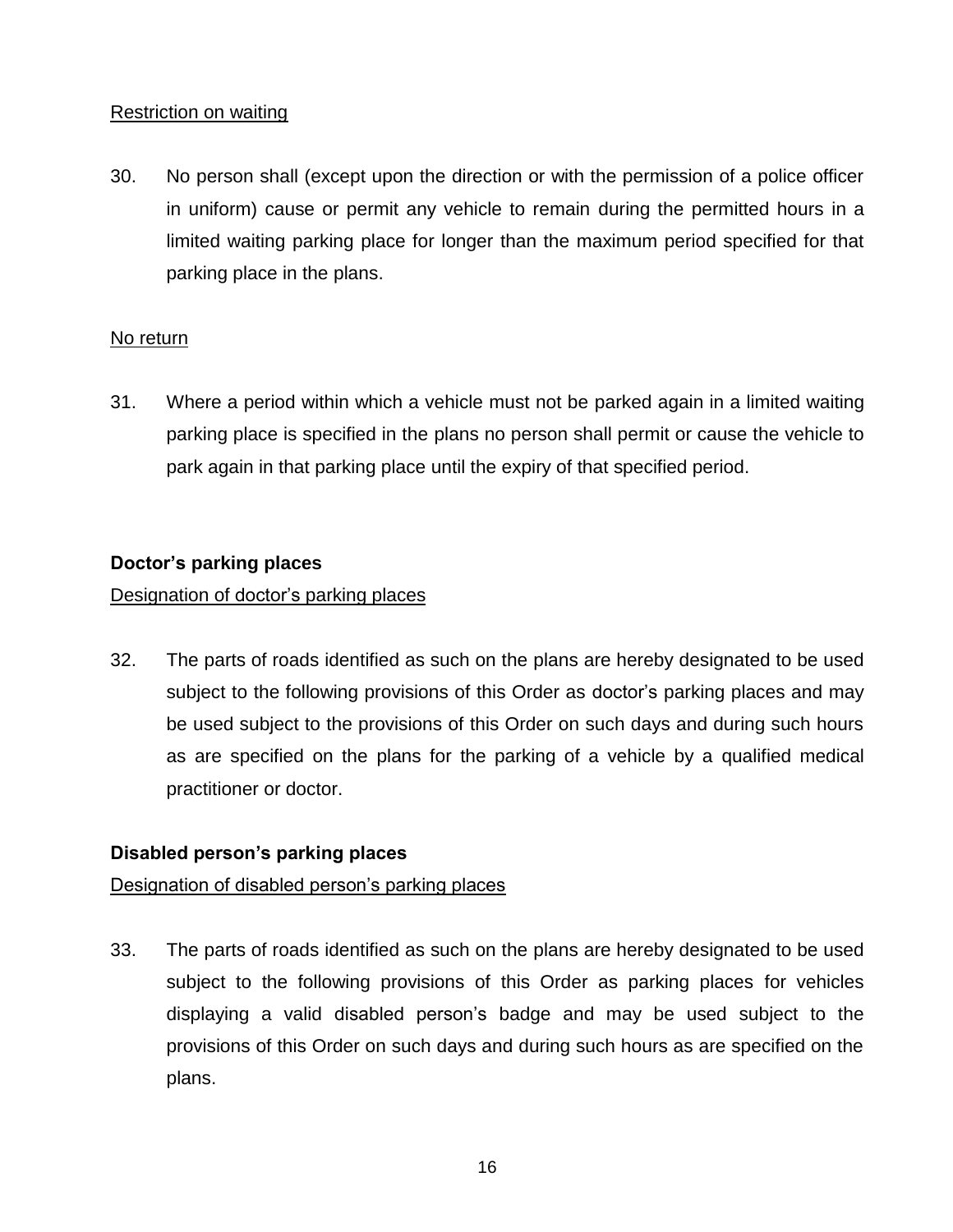### Display of disabled person's badge

34 No person shall cause or permit any vehicle to park in a disabled person's parking place during the permitted hours unless there is displayed on that vehicle in the relevant position a valid disabled person's badge provided that the vehicle displaying such a badge immediately before or after the act of parking has been or is about to be driven or used by the person to whom the badge has been issued or, as the case may be, used for the carrying of a disabled person as a passenger.

### Maximum period of waiting in a disabled person's parking place

- 35. Save as in an emergency, no person shall cause or permit any vehicle to remain in a disabled person's parking place for longer than the maximum period specified for that parking place on the plans.
- 36. Where as indicated on the plans there is a maximum period specified for a stay on a disabled person's parking place, the driver of a vehicle shall upon leaving the vehicle in the parking place, display in the relevant position a disabled person's badge and a parking disc, on which has been marked the time at which the period of parking began and shall remove that vehicle from the said parking place within the maximum time specified.
- 37. Where a period within which a vehicle must not be parked again in the disabled person's parking place is specified in the plans, no person shall permit or cause the vehicle to park again in that parking place until the expiry of that specified period.

### **Permit only parking places**

Designation of permit holders only parking places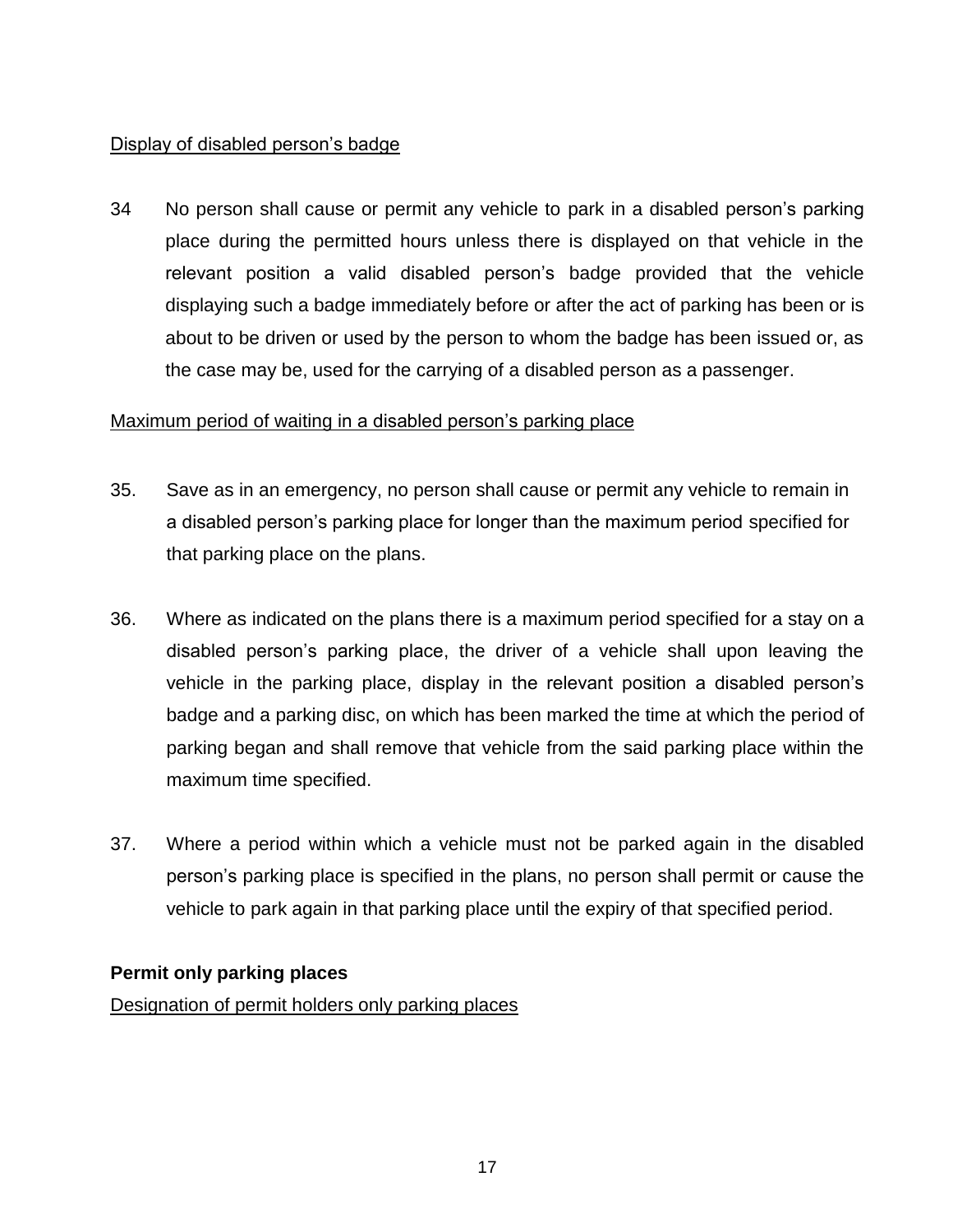- 38. The parking places identified in the plans as permit holders only parking places are restricted to use during the permitted hours by vehicles displaying a valid permit for that vehicle in the relevant position.
- 39. Where a virtual parking permit has been obtained as an alternative to a permit and remains valid, any requirement in this Order for the permit to be displayed on the vehicle to which it relates shall not apply.
- 40 A virtual parking permit may be obtained by any of the methods provided from time to time by the Council and to be valid must be registered on an account in an electronic database approved by the Council with an indication that the permit has been issued and validated by the Council.

### Classes of vehicles for which permits are applicable

41. Subject to the provisions of this Order, permits may be issued in respect of classes of vehicles being passenger vehicles, light goods vehicles, motor-cycles and disabled persons vehicles.

### Permits to be displayed on vehicles

- 42. Save as provided for Article 40 no person shall cause or permit any vehicle to park in a permit holders only parking place during the periods specified in the plans unless there is on display in the relevant position on that vehicle a permit valid for that vehicle and that parking place.
- 43. Where a permit has been displayed on a vehicle in accordance with the preceding Article, no person other than the driver of the vehicle shall remove the permit from the vehicle unless authorised to do so by the driver of the vehicle.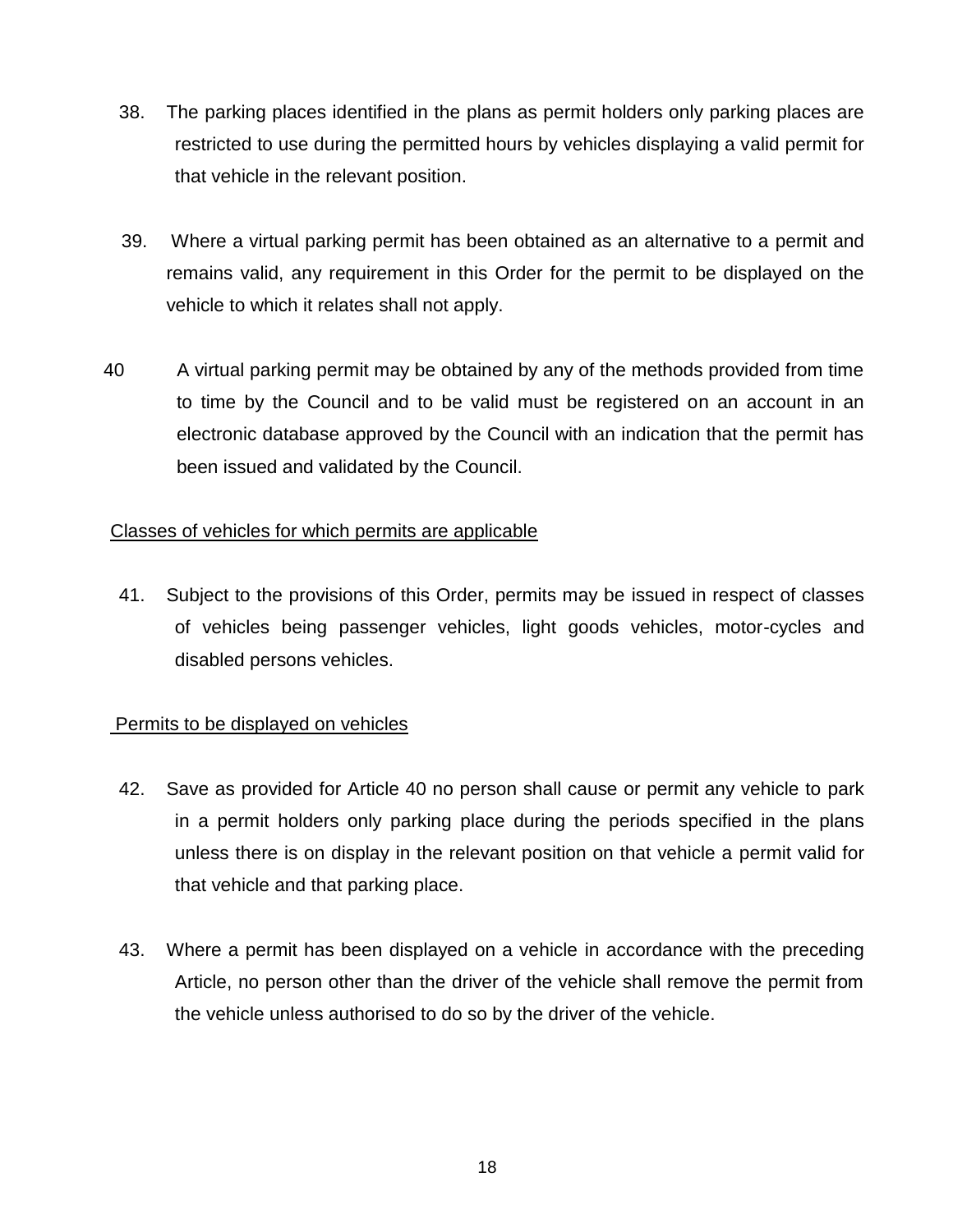### **Other parking places**

#### Special classes of vehicles

- 44. The parts of roads identified as such on the plans are hereby designated to be used subject to the following provisions of this Order as parking places for specific classes of vehicles and may be used subject to the provisions of this Order on such days and during such hours as are specified on the plans.
- 45. Where parking places are provided for the leaving of specific classes of vehicle with or without charge or time limit, no person shall cause or permit any vehicle to park in that parking place during the periods specified in the plans unless it is of the class specified and
	- (a) no person shall cause or permit the vehicle to park in that parking place for a period longer than that specified, and
	- (b) where a period within which a vehicle must not be parked again in the parking place is specified in the plans, no person shall permit or cause the vehicle to park again in that parking place until the expiry of that specified period.

### **General conditions in respect of parking places**

### Manner of standing in a parking place

- 46. Unless indicated otherwise by markings on the carriageway, each vehicle parked in a parking place which is subject to limited waiting, a disabled person's parking place, a doctor's parking place or permit parking place in accordance with the foregoing provisions of this Order shall stand:
	- $(i)$  if the parking place is in a one-way street, so that the vehicle is facing according to the direction of the traffic flow and adjacent to the edge of the carriageway;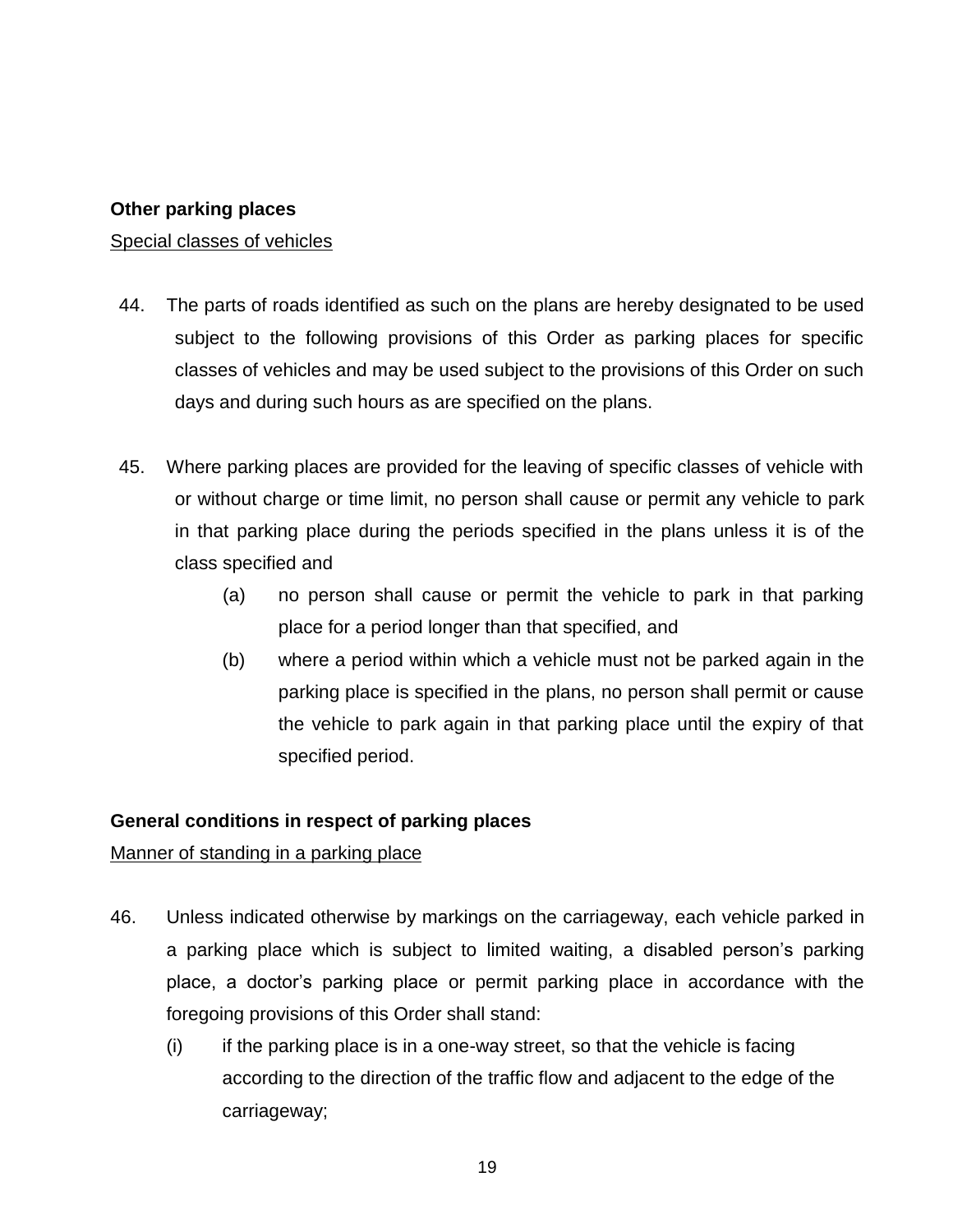- (ii) if the parking place is not in a one-way street, so that the left or near side of the vehicle is adjacent to the left-hand edge of the carriageway;
- (iii) so that the distance between the edge of the carriageway and the nearest wheel of the vehicle is not more than 50cms;
- (iv) so that no part of the vehicle obstructs any vehicular means of ingress to or egress from premises adjacent to the side of the road on which the vehicle is parked; and
- (v) so that every part of the vehicle is within the limits of the parking place as marked on the carriageway.

### Alteration of position of a vehicle in a parking place

47. Where any vehicle is standing in a parking place in contravention of the provisions of the preceding Article, a civil enforcement officer or other person duly authorised by the Council or a police officer in uniform may alter or cause to be altered the position of the vehicle in order that its position shall comply with those provisions.

### Movement of a vehicle in a parking place in an emergency

48. A police officer in uniform may move or cause to be moved or remove or cause to be removed, in case of emergency, to any place they think fit, any vehicle parked in a parking place and shall provide for and be responsible for the safe movement and custody of the vehicle and the Council shall not be responsible for any damage to the vehicle caused by such removal.

### Suspension of use of a parking place

- 49. Any person duly authorised by the Council including a civil enforcement officer may suspend the use of a parking place or any part thereof whenever they consider such suspension reasonably necessary:
	- (a) for the purpose of facilitating the movement of traffic or promoting its safety;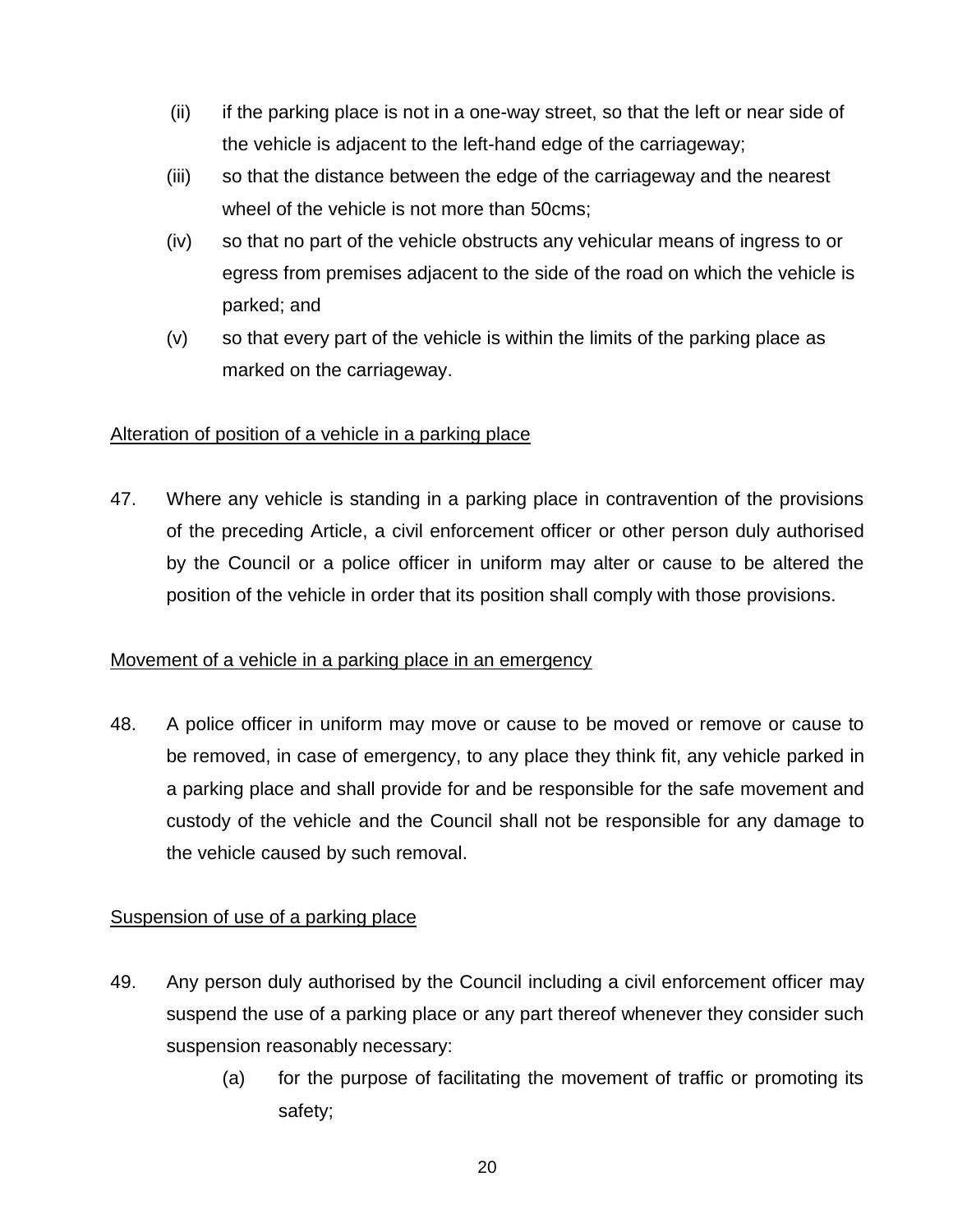- (b) for the purpose of any building operation, demolition or excavation adjacent to the parking place, the maintenance, improvement or reconstruction of the highway or the cleansing of gullies in or adjacent to the parking place, the laying, erection, alteration or repair in or adjacent to the parking place or any sewer or of any main, pipe , or apparatus for the supply of gas, water or electricity or of any telecommunications system or the placing, maintenance or removal of any traffic sign;
- (c) for the convenience or occupiers of premises adjacent to the parking place on any occasion of the removal of furniture to or from one office or dwelling-house adjacent to the parking place from or to a depositary, another office or dwelling-house;
- (d) on any occasion on which it is likely by reason of some special attraction that any street will be thronged or obstructed;
- (e) for the convenience of occupiers of premises adjacent to the parking place at times of weddings or funerals, or on other special occasions; and
- (f) on any occasion in the interests of traffic or pedestrian movement and safety when a special event is taking place in the vicinity.
- 50. A police officer in uniform may suspend for not longer than 24 hours at a time the use of a parking place or any part thereof whenever they consider such suspension reasonably necessary for the purpose of facilitating the movement of traffic or promoting its safety.
- 51. Any person or police officer suspending the use of a parking place or any part thereof in accordance with the provisions of this Order shall thereupon place or cause to be placed in or adjacent to that parking place or part thereof a traffic sign indicating that waiting or parking by vehicles is prohibited.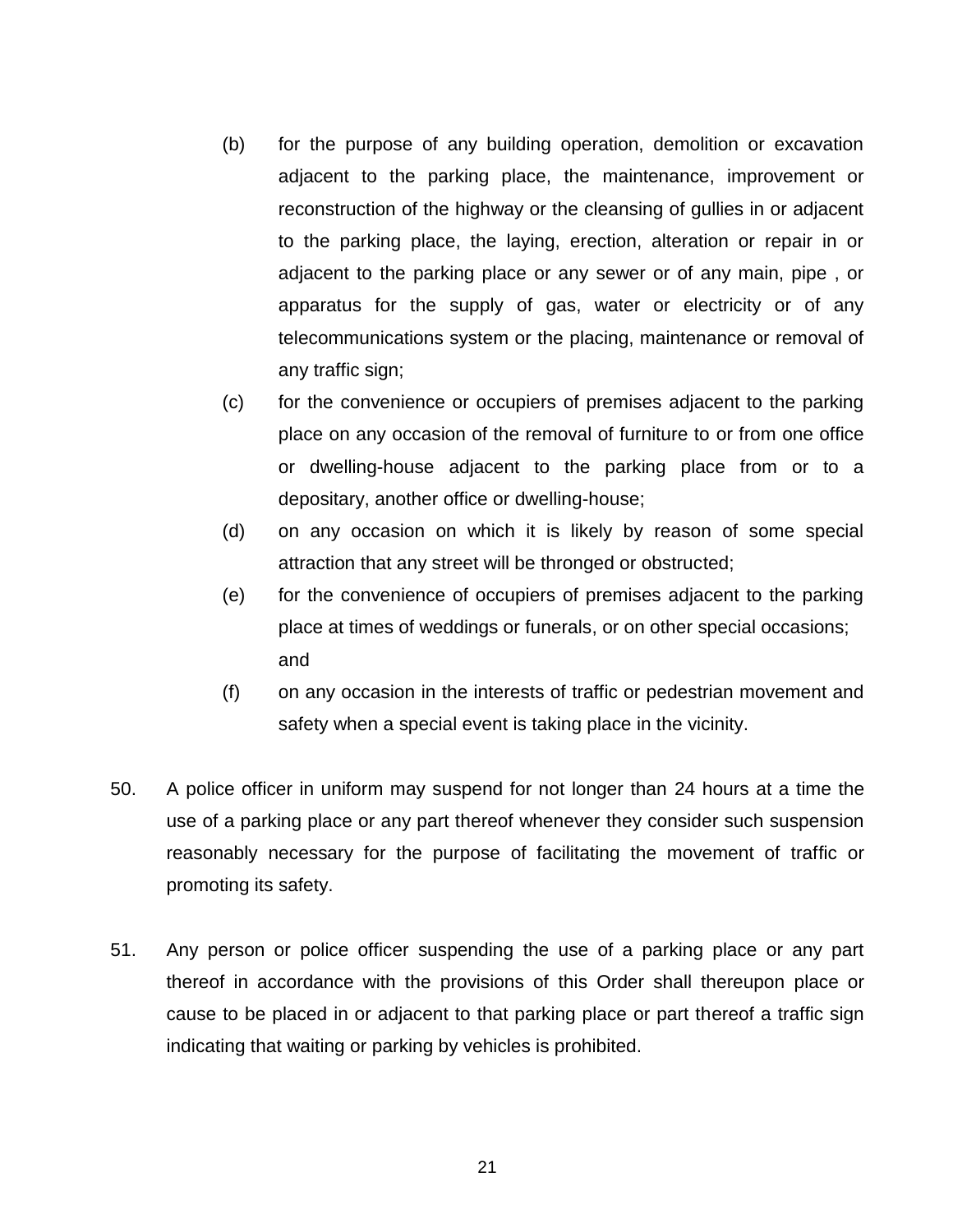### No parking in a suspended parking place

52. No person shall cause or permit a vehicle to wait or park in a parking place or any part thereof during which such period as the Council or a police officer has suspended that parking place or part thereof and exhibits notice of such suspension on or near that parking place.

### Restrictions on the use of vehicles in a parking place

- 53. During the permitted hours no person shall use any parking place or any vehicle whilst it is in a parking place
	- a. to carry out any trade or profession,
	- b. in connection with the sale advertisement exhibition or offering or exposing for sale or inducement to purchase at a later date any goods to any person in or near the parking place, or
	- c. in connection with the selling advertisement exhibition or offering for sale or inducement to purchase at a later date of their skill in handicraft or their services or the skill or services of any other person or organisation in any other capacity:

provided that nothing in this Article shall prevent the sale of goods from a vehicle if there is on display in the vehicle a certificate of Street Trading Consent issued by the Council valid for that parking place and the vehicle is being operated in accordance with any conditions of that certificate.

### Exemptions to restriction on parking by a vehicle in a parking place

54. Notwithstanding the foregoing provisions of this Order any vehicle may be parked during the permitted hours in any part of a parking place if the use of that part has not been suspended and if: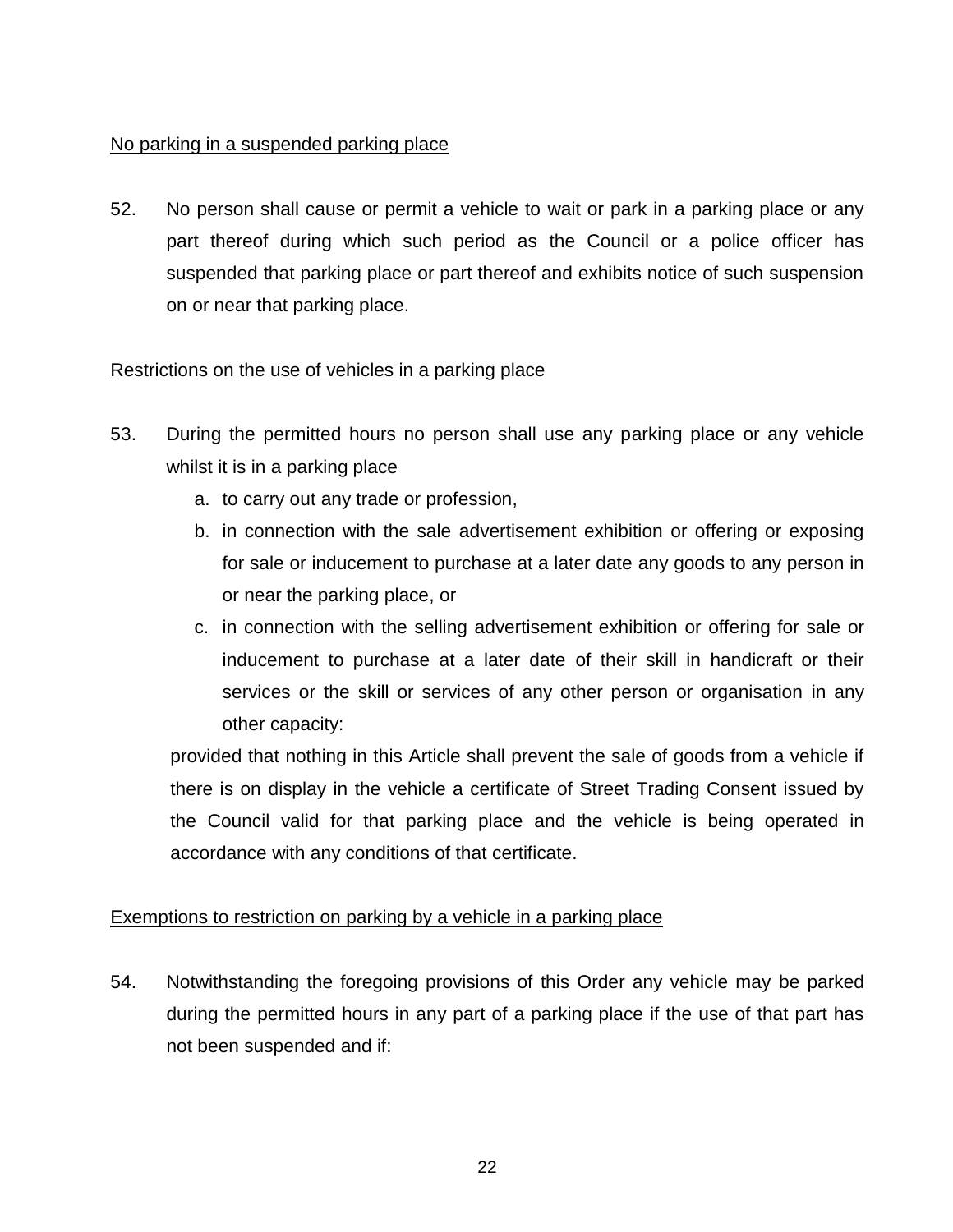- (a) the vehicle is parked for so long as may be necessary for the purpose of enabling any person to board or alight from a vehicle or load thereon or unload there from their personal luggage;
- (b) the vehicle is parked owing to the driver being prevented from proceeding by circumstances beyond their control or to such parking being necessary in order to avoid an accident;
- (c) the vehicle is being used for fire and rescue, ambulance or police purposes or, not being a passenger vehicle, is being used in the service of a local authority in pursuance of statutory powers or duties provided that in all the circumstances it is reasonably necessary in the exercise of such powers or in the performance of such duties for the vehicle to park in the place in which it is parked;
- (d) the vehicle is parked for so long as may be necessary to enable it to be used in connection with the removal of any obstruction to traffic;
- (e) the vehicle of the Royal Mail or other universal postal service provider (as defined in Section 4(3) and (4) of the Postal Services Act 2000) is parked for the purpose of delivering and/or collecting mail; or
- (f) in any other case the vehicle is parked for the purpose of delivering or collecting goods or loading or unloading the vehicle at premises adjacent to the parking place in which the vehicle is parked and the vehicle does not park for a period exceeding 20 minutes or for such longer period as a civil enforcement officer or other person duly authorised by the Council may approve.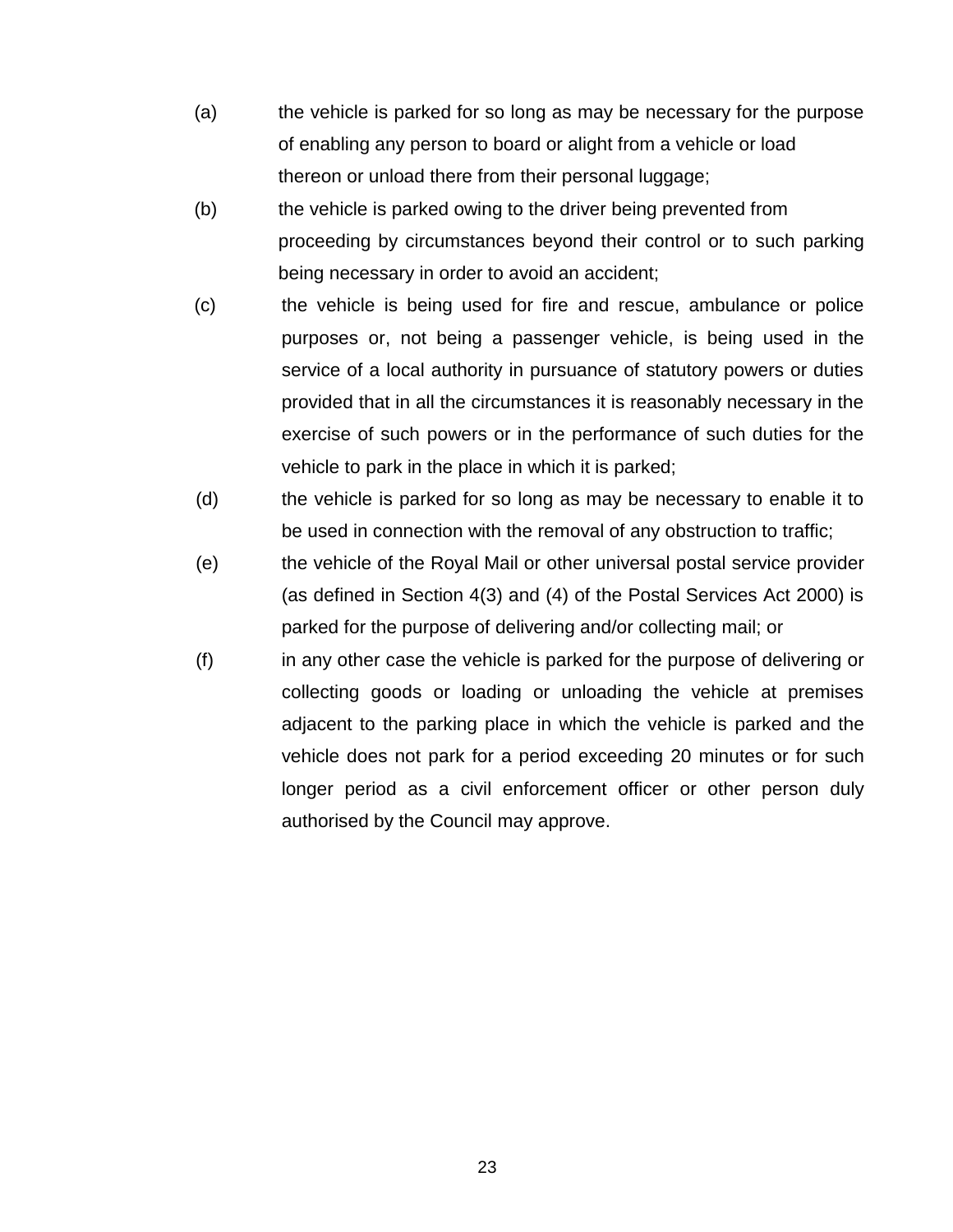Exemptions for vehicles displaying a valid disabled person's badge

55. Notwithstanding for foregoing provisions of this Order any vehicle displaying in the relevant position a valid disabled person's badge may be parked without time limit during the permitted hours in any part of a parking place if the use of that part has not been suspended provided that the vehicle is parked in accordance with the terms and conditions of the disabled person's badge and provided that the vehicle immediately before or after the act of waiting or parking has been or is about to be driven or used by the person to whom the disabled person's badge has been issued or, as the case may be, used for the carrying of a disabled person as a passenger.

### Placing of traffic signs etc.

- 56. The Council shall:
	- (a) place and maintain traffic signs indicating the limits of each parking place,
	- (b) place and maintain traffic signs of a design approved by the Secretary of State for the Department for Transport indicating that such parking places may be used during the permitted hours for the leaving only of the vehicles of the specified classes;, and
	- (c) carry out such other work as it reasonably required for the purposes of the satisfactory operation of a parking place.

### **SECTION 4 - CONDITIONS AS TO PERMITS**

Classes of vehicles for which permits are applicable

57. Subject to the provisions of this Order, permits may be issued to classes of vehicles being passenger vehicles, light goods vehicles, motor-cycles and disabled persons vehicles.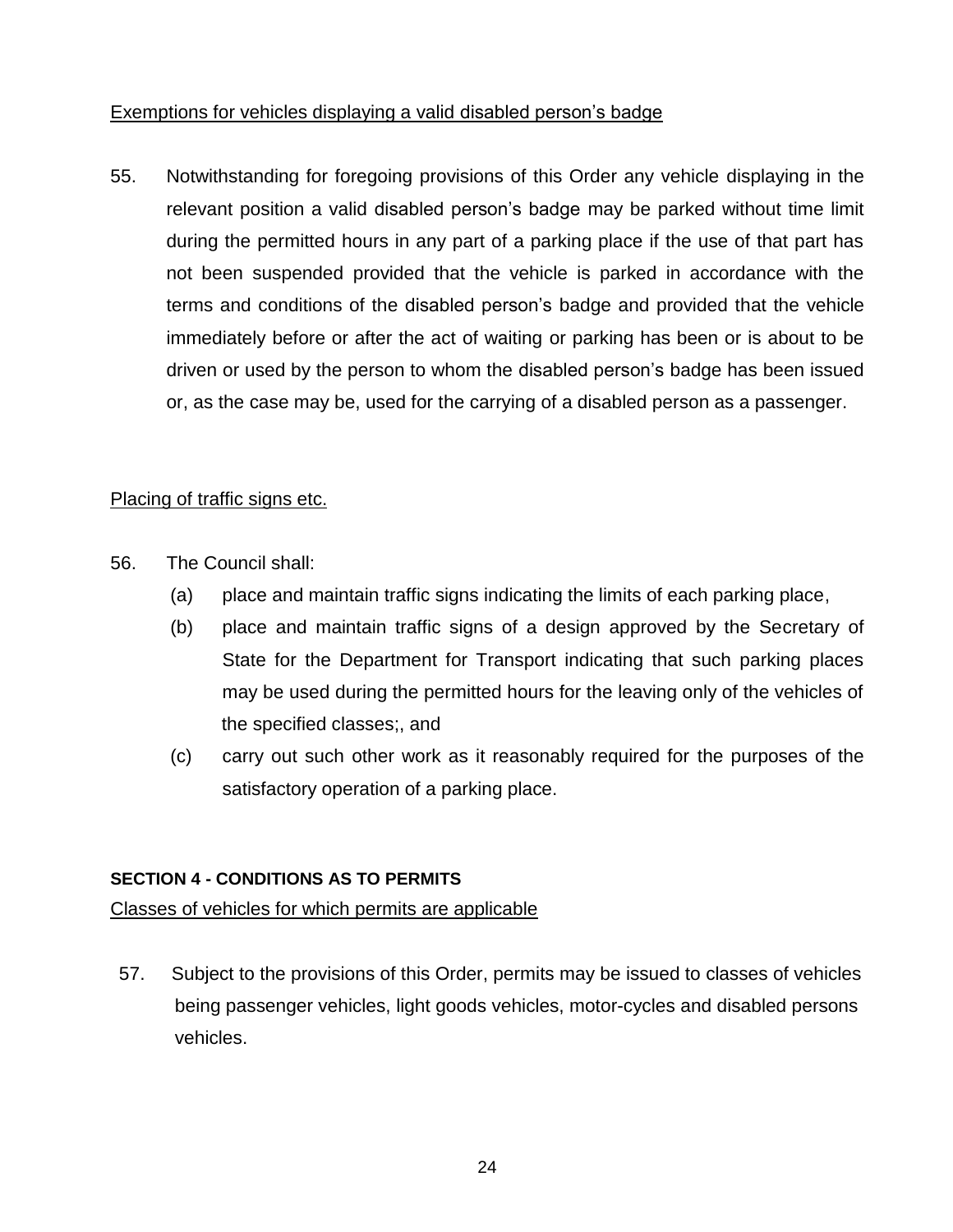### Use of permits

58. A permit shall only be valid for use in a parking place on a road or within the zone or area identified on the permit and specified on the plans.

### **Entitlement to and application for permits**

### Residents permits

59. Any resident who is eligible by virtue of the Orders consolidated by this Order or within Schedule 1 of this Order who is the owner of a vehicle of the class specified in Article 57 may apply to the Council for the issue of a residents permit in respect of the relevant road or zone and that vehicle and/or the issue of a visitors permit for use by visitors to the resident and any such application shall be made in the manner specified by the Council from time to time and shall include the particulars and information required to be supplied.

### Residents visitor permit

60. Any resident may apply to the Council for the issue of a residents visitor permit for use by visitors to the resident and any such application shall be made in the manner specified by the Council from time to time and shall include the particulars and information required to be supplied.

### Business permits

61. Any business user operating from premises with a postal address in the roads or parts of road as specified who is eligible by virtue of the Orders consolidated by this Order or within Schedule 2 of this Order and who is the operator of a vehicle of the class specified in Article 57 and use of the vehicle is integral to the daily operation of the business may apply to the Council for the issue of a business permit in respect of the relevant road or zone and that vehicle and any such application shall be made in the manner specified by the Council from time to time and shall include the particulars and information required to be supplied. Any business user may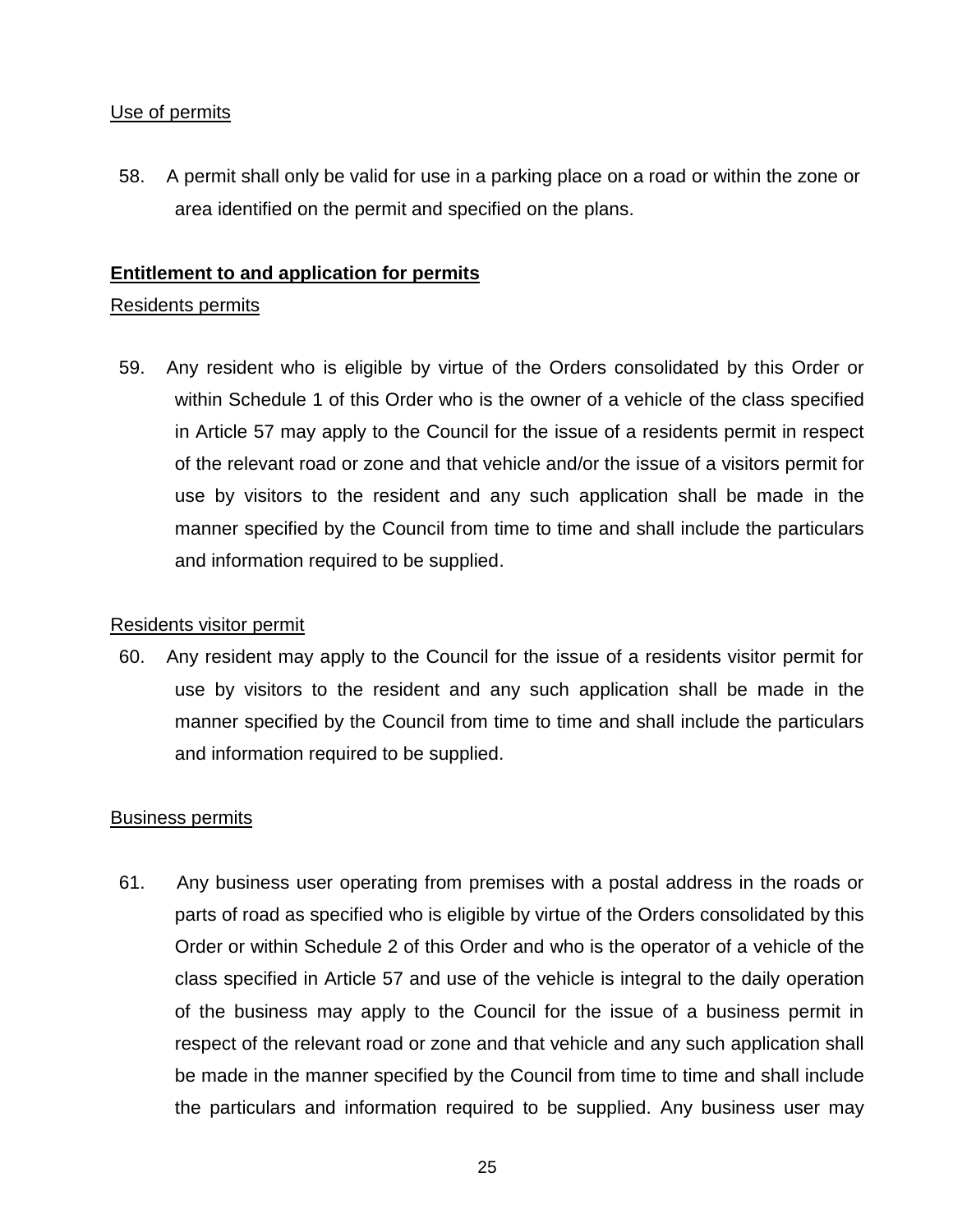apply to the Council for the issue of a business visitor permit for use by visitors to the business and any such application shall be made in the manner specified by the Council from time to time and shall include the particulars and information required to be supplied.

### Evidence in respect of application

62. The Council may at any time require an applicant for a residents parking permit , business parking permit or visitor permit or the holder of a residents, business or visitor permit to produce to an officer of the Council or authorised agent such evidence in respect of an application for a permit made to them as they may reasonably require to verify any particulars or information given to them or in respect of any permit issued by them as they may reasonably require to verify that the application or the permit as the case may be is valid.

#### **Issue of permits**

### Residents permits

63. Upon receipt of an application under the provisions of this Order, the Council upon being satisfied that the applicant is a resident who is the owner of a vehicle of the class specified in Article 57 may issue to the applicant a resident's permit for the leaving during the permitted hours in a parking place of the vehicle to which such residents permit relates provided that if a limit on the number of permits per resident or per household applies in accordance with Schedule 1 the limit is not exceeded.

### Residents visitor permits

64. Upon receipt of an application duly made under the provisions of this Order, the Council upon being satisfied that the applicant satisfies the requirements may issue to the applicant a residents visitor permit for the parking during the permitted hours in a parking place to which such residents visitor permit relates of a vehicle to which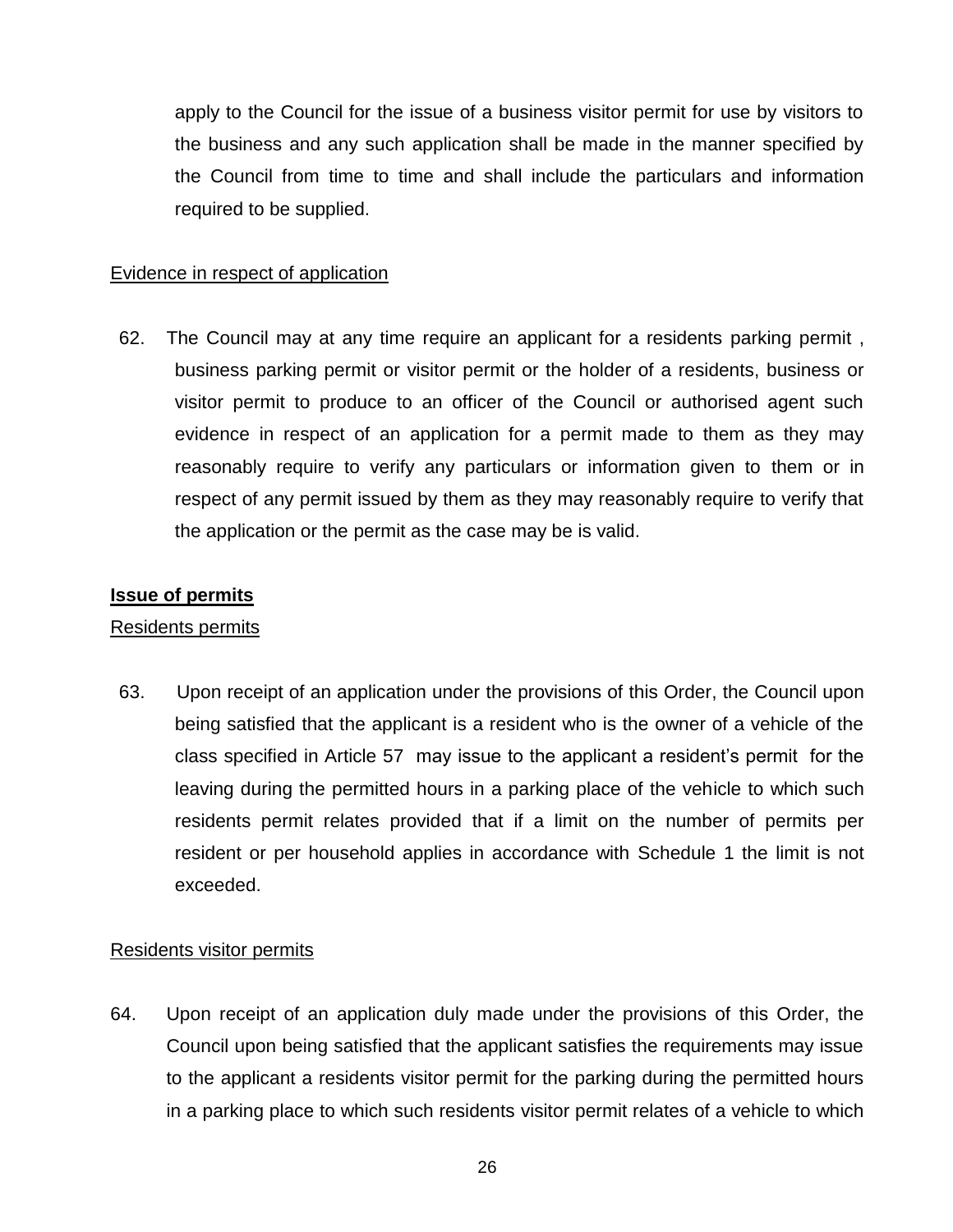a permit relates by the owner of such vehicle provided that, the Council may impose such conditions on the use of the permit as it considers appropriate and if a limit on the number of residents visitor permits per resident or per household applies in accordance with Schedule 1 the limit is not exceeded.

#### Business permits

65. Upon receipt of an application duly made under the provisions of this Order, the Council upon being satisfied that the applicant satisfies the requirements may issue to the applicant business or business visitors permits for the leaving during the permitted hours in a parking place of the vehicle to which a permit relates provided that the Council may impose such conditions on the use of the permit as it considers appropriate and that if a limit on the number of permits applies in accordance with Schedule 2 the limit is not exceeded.

### Surrender of permits

66. A permit holder may surrender such permit to the Council or authorised agent at any time and shall surrender such permit to the Council or authorised agent on the occurrence of any one of the surrender events listed in Article 68 below.

### Withdrawal of permit

67. The Council or authorised agent may, by notice in writing served on the permit holder at the address shown by that person on the application for the permit or at any other address believed to be that person's residence or place of business, withdraw any permit including a residents visitors permit and a business visitors permit if it appears to the Council or authorised agent that any one of the surrender events has occurred and the permit holder shall surrender the permit to the Council or authorised agent within 48 hours of the receipt of this notice.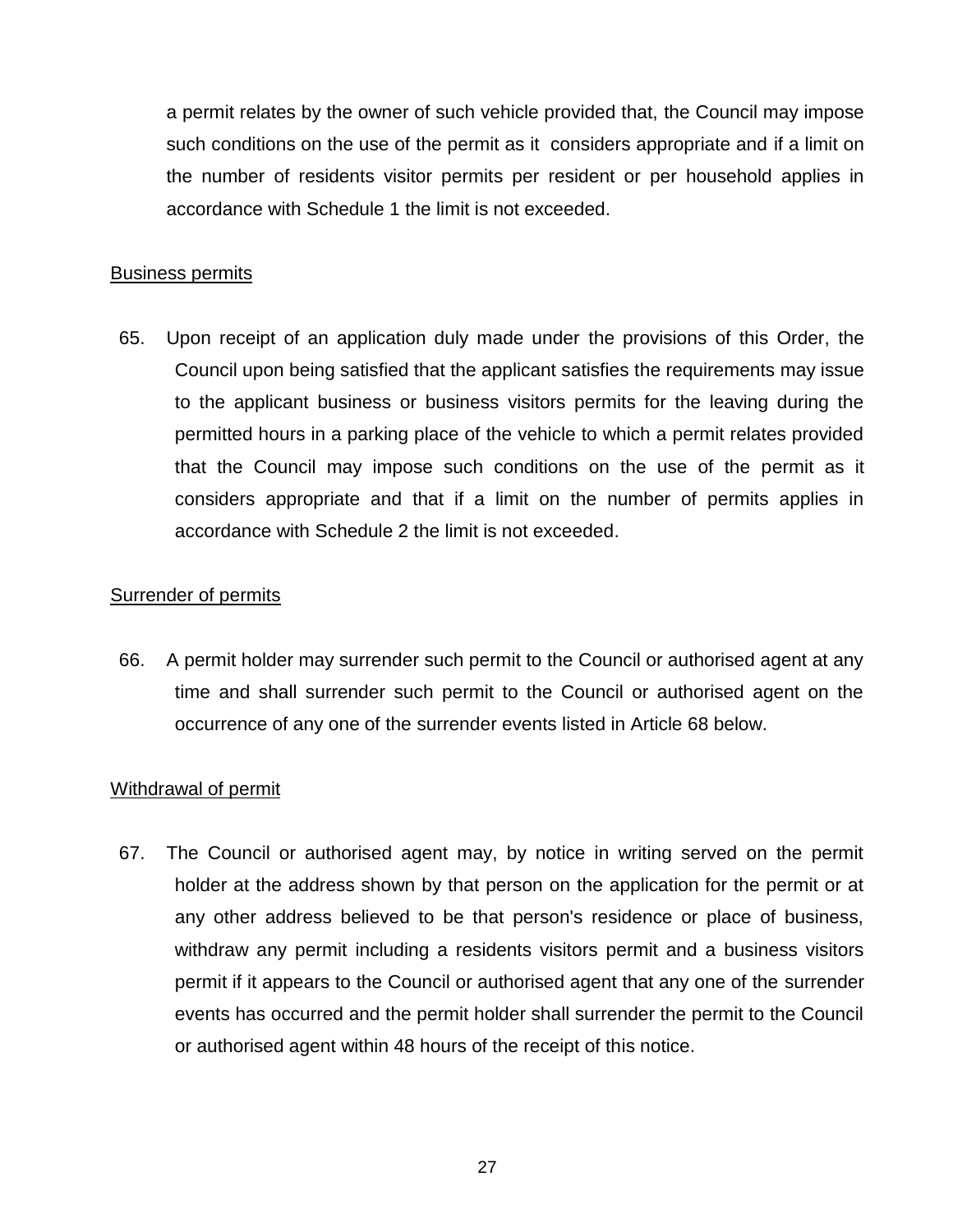#### Surrender events

- 68. Each of the following is a surrender event:
	- (i) the permit holder ceasing to be eligible for the permit;
	- (ii) the permit holder ceasing to be the owner of the vehicle in respect of which the resident's permit was issued;
	- (iii) the vehicle in respect of which such permit was issued being adapted or used in such a manner that it is not a vehicle of the class specified in Article 57;
	- (iv) the issue of a duplicate permit or visitor permit by the Council under the provisions of this Order; or
	- (v) the permit being defaced, mutilated or altered.

### Validity of permit

- 69. A permit shall cease to be valid at the expiration of the period specified thereon or on the occurrence of any of the surrender events, whichever is the earlier.
- 70. A permit shall also cease to be valid if:
	- (i) the details have been altered or defaced;
	- (ii) any additional details required as a condition of the permit are not exhibited;
	- (iii) the details cannot be easily read from outside the vehicle; or
	- (iv) a duplicate permit is issued.

### Duplicate permits

71. If a permit is accidentally mutilated or defaced or the figures or particulars thereon have become illegible or the colour of the permit has become altered by fading or otherwise, the permit holder shall surrender it to the Council and apply to the Council for the issue of a replacement permit.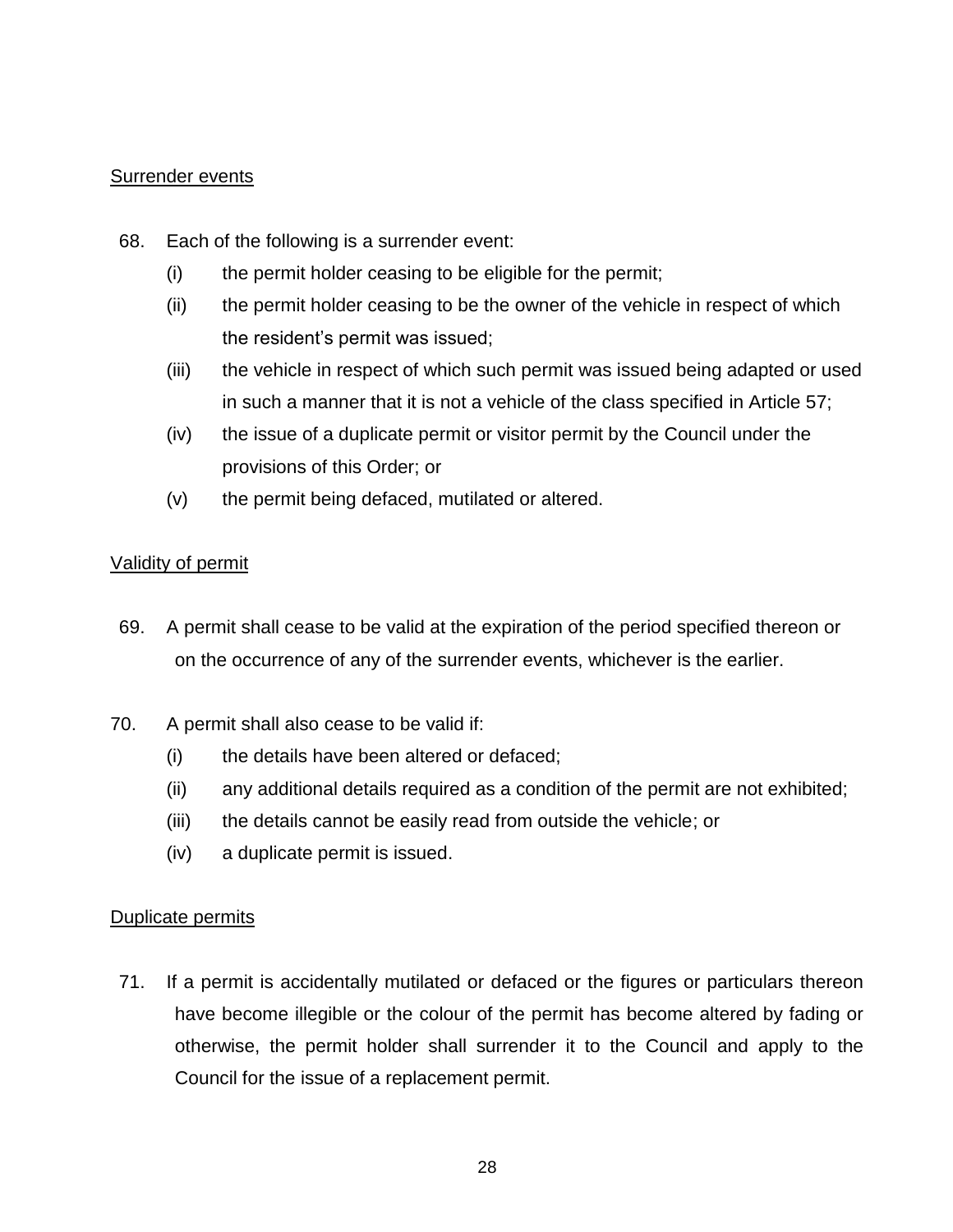- 72. If a permit is lost or destroyed, the permit holder may apply to the Council for the issue of a duplicate permit.
- 73. On an application under the provisions of this Order if the Council is satisfied that the circumstances are as stated it shall issue a replacement or duplicate permit so marked and upon such issue the original permit shall become invalid.
- 74. All the provisions of this Order shall apply to a replacement or duplicate permit to the same extent as they applied to the original permit.

### Form of permit

- 75. A permit shall be in writing and shall include the following particulars:-
	- (i) the registration mark of the vehicle in respect of which the permit has been issued;
	- (ii) the period during which, subject to the provisions pertaining to surrender or withdrawal, the permit shall remain valid;
	- (iii) an indication that the permit has been issued by the Council; and
	- (iv) a code or identification indicating the parking area for which the permit is valid.

### **SECTION 5 - GENERAL**

### Pedestrian crossings and bus stops

76. Nothing in the provisions of this Order shall be taken as authorising anything which would be a contravention of any regulations made or having effect as if made under sections 23 and 25 of the 1984 Act. Nothing in the provisions of this Order shall be taken as authorising anything which would be a contravention of any regulations or any Order and which imposes a restriction on waiting by vehicles other than public service vehicles.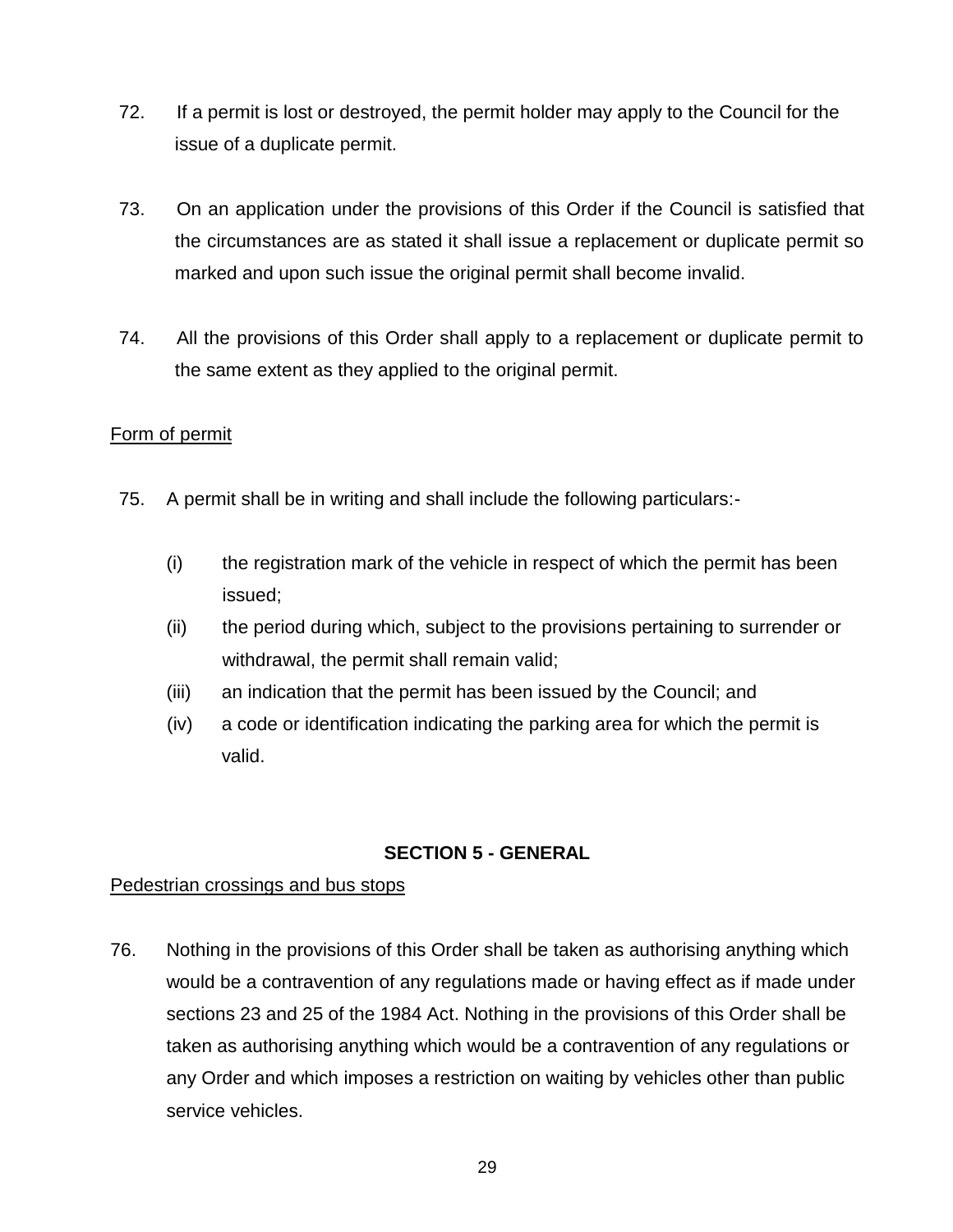### **SECTION 6 - CONTRAVENTION AND PENALTY CHARGE**

### **Contravention**

77. If a vehicle is waiting or parked in a prohibited or restricted road or parking place or permit parking area respectively without complying with the requirements of this Order or is waiting or parked in contravention of any other provisions of this Order then a contravention shall have occurred and a penalty charge shall be payable by the owner of the vehicle. A penalty charge notice conforming to the relevant statutory requirements may then be issued and/or the vehicle may be removed from the location.

#### Indications as evidence

78. The particulars given in any notice served on a vehicle in contravention of any provision of this Order shall be treated as evidence in any proceedings relating to failure to pay such penalty charge.

### Restriction on removal of notices

79. Where a penalty charge notice has been attached to a vehicle in accordance with the provisions of this Order no person other than the driver of the vehicle, a police officer in uniform, a civil enforcement officer or some other person duly authorised by the Council shall remove the notice from the vehicle unless authorised to do so by the owner of the vehicle.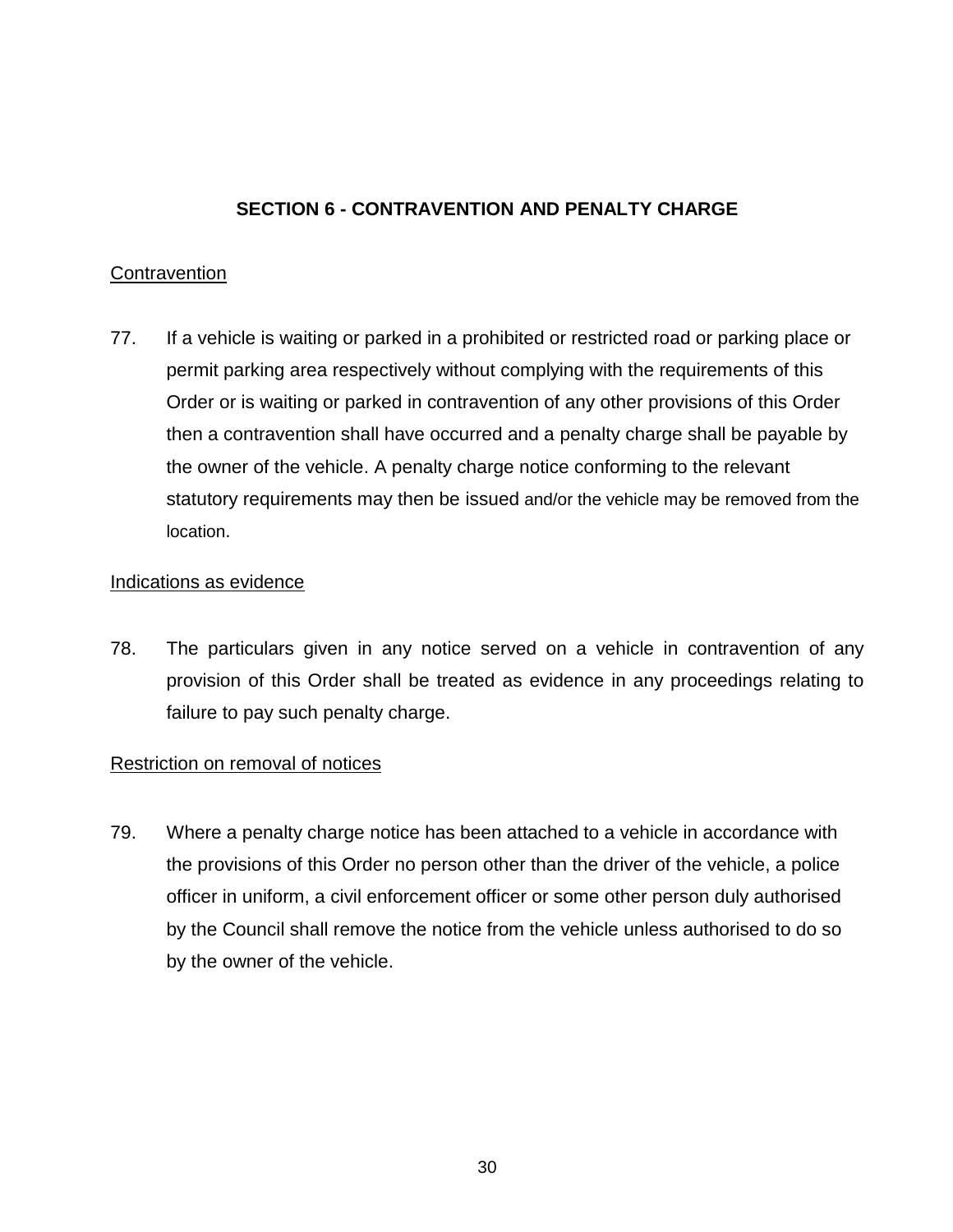#### Immobilisation

80. If a vehicle is left or parked after a penalty charge has been incurred, a civil enforcement officer or other person duly authorised by the Council or a person acting under his/her direction may attach to the vehicle an immobilisation device and a notice in accordance with the provisions of the 2004 Act and that vehicle shall only be released from the device on payment of the penalty charge along with such release fee as may be required by the Council.

### Removal of vehicle

- 81. Where a civil enforcement officer or other person duly authorised by the Council has removed or caused to be removed a vehicle in accordance with the provisions of this Order,
	- (a) he / she shall provide for the safe custody of the vehicle;
	- (b) the Council shall be entitled to recover from the person responsible such charges in respect of the removal, storage and disposal of the vehicle as it might prescribe from time to time;
	- (c) the provisions of the 1984 Act as amended shall apply to the disposal of such vehicles removed by or on behalf of the Council.
- 82. Nothing in respect of immobilisation or removal of a vehicle shall apply in respect of a vehicle displaying in a relevant position a valid disabled person's badge.
- 83. The restrictions imposed by this Order shall be in addition to and not in derogation from any restriction or requirements imposed by any regulations made or having effect as if made under the 1984 Act or by or under any other enactment.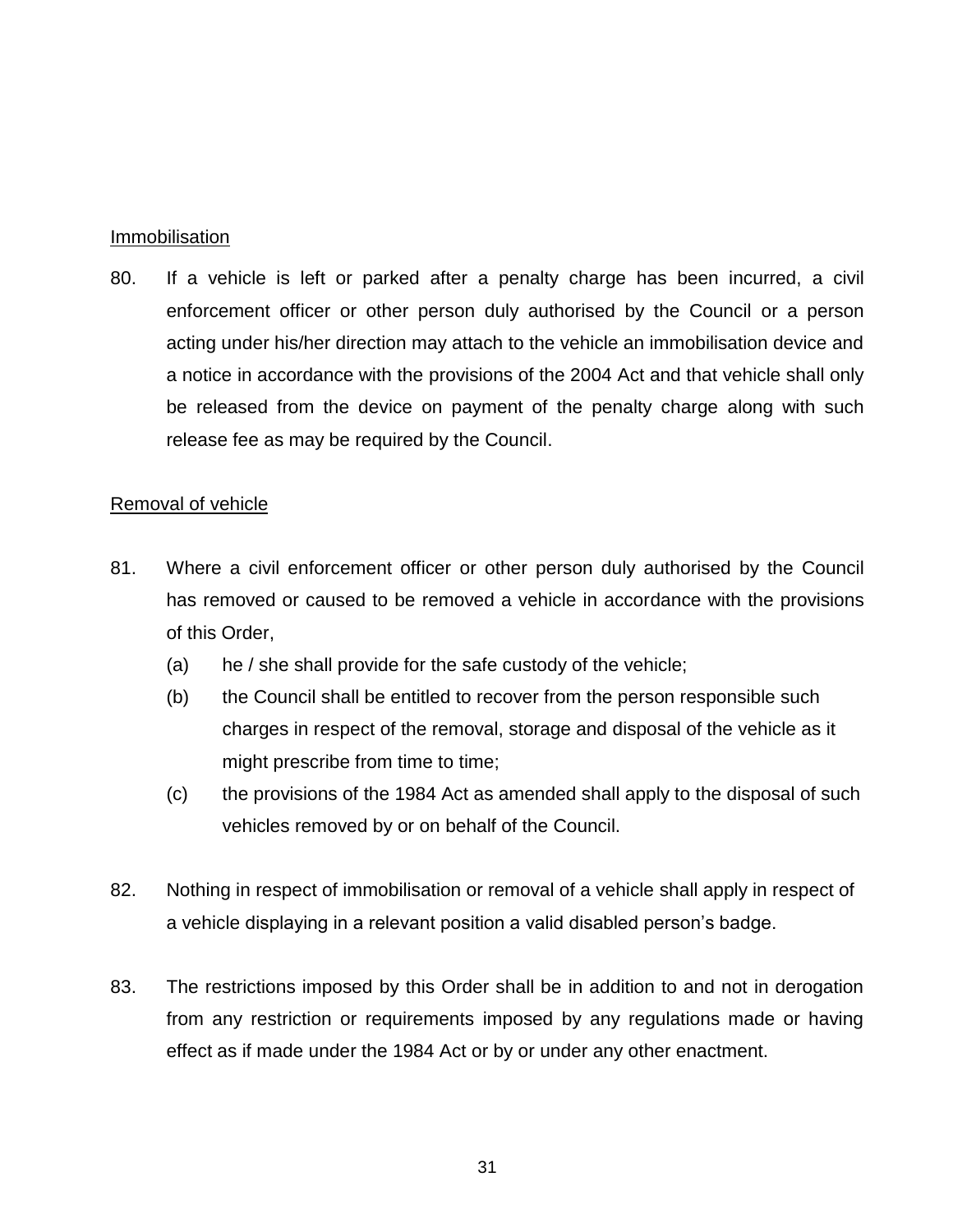### **SECTION 7 - REVOCATIONS**

- 84. All the traffic regulation orders or parts of traffic regulation orders imposing the following restrictions:
	- (a) Prohibition and restrictions of waiting, parking and loading and unloading;
	- (b) Prohibition of stopping,
	- (c) Loading areas,
	- (d) Restrictions on parking places,
	- (d) Restrictions on disabled parking places, and
	- (e) Restrictions on motor cycle parking places

as they relate to roads in the Knowsley Metropolitan Borough Council area as shown on the plans made prior to this Order are hereby revoked except for all and any such experimental traffic regulation orders made pursuant to Sections 9 and 10 of the 1984 Act which are currently in force in so far as they relate to the roads in the Knowsley Metropolitan Borough Council area.

**THE COMMON SEAL of KNOWSLEY METROPOLITAN BOROUGH COUNCIL was hereunto affixed on the 21st day of May 2015 in the presence of**

### **AUTHORISED SIGNATORY**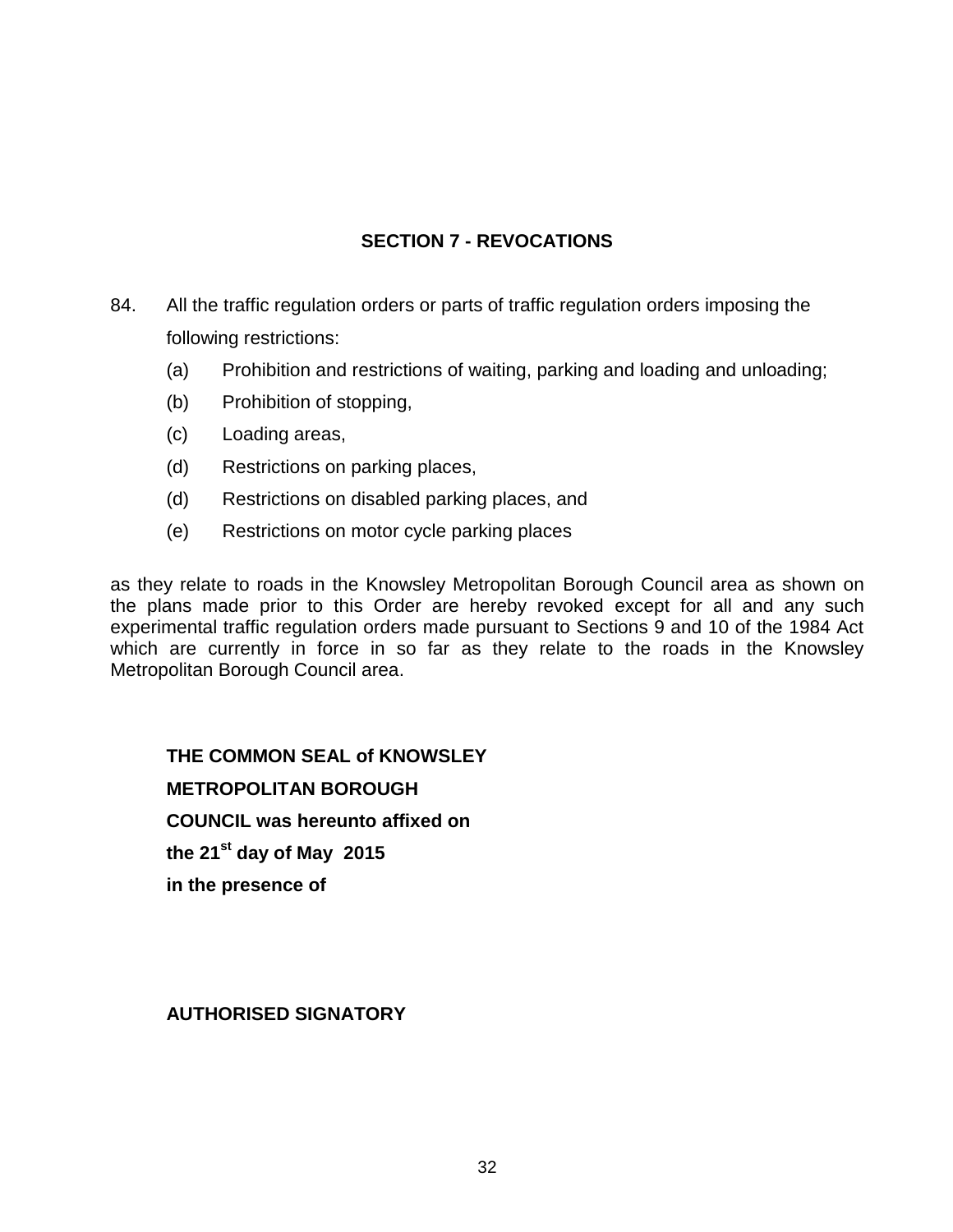### **SCHEDULE 1**

## **Schedule 1 - Residents parking eligibility, zones and maximum numbers of permits**

| <b>Scheme</b>              | <b>Roads</b>     | <b>Eligible Properties</b>                | <b>Maximum</b>  | <b>Maximum</b> |
|----------------------------|------------------|-------------------------------------------|-----------------|----------------|
| <b>Name</b>                | <b>Affected</b>  |                                           | <b>Number</b>   | <b>Number</b>  |
|                            |                  |                                           | of              | of Visitor     |
|                            |                  |                                           | <b>Resident</b> | <b>Permits</b> |
|                            |                  |                                           | <b>Permits</b>  |                |
|                            | <b>Holt Lane</b> | 1-37 (inc 35a & 37a, odds)                | One             | One            |
|                            |                  | 2-16, 26-52, 56-82 (evens)                | permit per      | permit per     |
| Holt                       |                  | Lifestream Church, Bethal Chapel          | vehicle         | eligible       |
| Lane/Council               | Council          | 183                                       | registered      | household      |
| <b>Street</b>              | <b>Street</b>    |                                           | at the          |                |
|                            |                  |                                           | affected        |                |
|                            |                  |                                           | property        |                |
|                            |                  |                                           | address         |                |
|                            | Wycherley        | 1-7 (inc 1a, odds)                        | One             | One            |
|                            | <b>Street</b>    | 2-12 (evens)                              | permit per      | permit per     |
|                            |                  |                                           | vehicle         | eligible       |
|                            |                  |                                           | registered      | household      |
| Wycherley<br><b>Street</b> |                  |                                           | at the          |                |
|                            |                  |                                           | affected        |                |
|                            |                  |                                           | property        |                |
|                            |                  |                                           | address         |                |
| Scothbarn Lane             | Scothbarn        | 29-79 (inc 37GF flat, 37FF flat, 37, flat | One             | One            |
|                            | Lane             | 1 39, flat 2 39, 39, odds)                | permit per      | permit per     |
|                            |                  |                                           | vehicle         | eligible       |
|                            |                  |                                           |                 |                |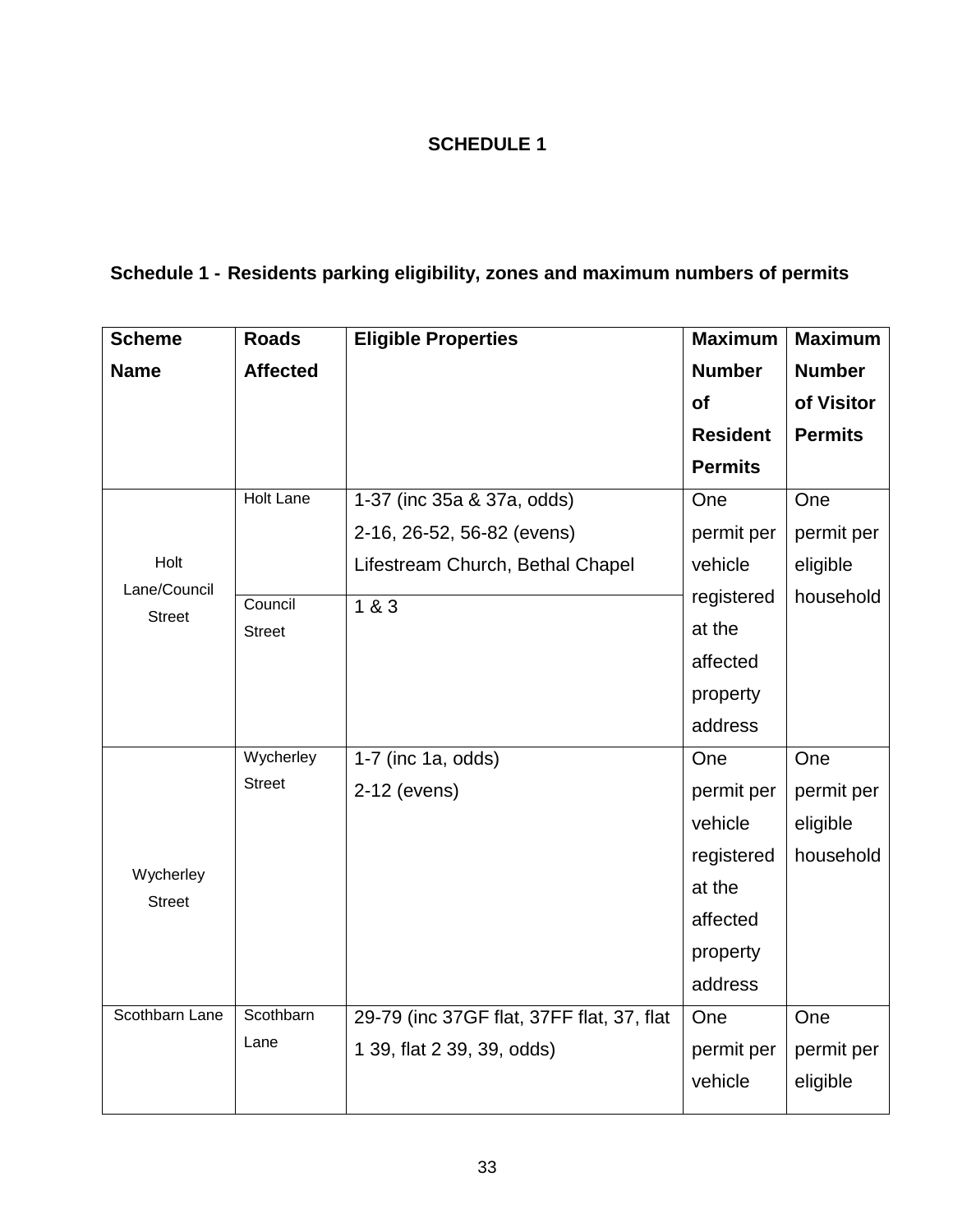|                     |                      |                                             | registered | household  |
|---------------------|----------------------|---------------------------------------------|------------|------------|
|                     |                      |                                             | at the     |            |
|                     |                      |                                             | affected   |            |
|                     |                      |                                             | property   |            |
|                     |                      |                                             | address    |            |
|                     | Tarbock              | 1-19 (inc 3a, 5a, 9a, 11a, 13a, 15a, 17a, & | One        | One        |
|                     | Road                 | 19a, odds)                                  | permit per | permit per |
|                     |                      |                                             | vehicle    | eligible   |
|                     |                      |                                             | registered | household  |
| <b>Tarbock Road</b> |                      |                                             | at the     |            |
|                     |                      |                                             | affected   |            |
|                     |                      |                                             | property   |            |
|                     |                      |                                             | address    |            |
|                     | <b>Albany Road</b>   | $1-65$ (odds)                               | One        | One        |
|                     |                      |                                             | permit per | permit per |
|                     |                      |                                             | vehicle    | eligible   |
|                     |                      |                                             | registered | household  |
| Albany Road         |                      |                                             | at the     |            |
|                     |                      |                                             | affected   |            |
|                     |                      |                                             | property   |            |
|                     |                      |                                             | address    |            |
|                     | Cumber               | 50-88 (evens)                               | One        | One        |
|                     | Lane                 |                                             | permit per | permit per |
|                     |                      |                                             | vehicle    | eligible   |
| <b>Cumber Lane</b>  |                      |                                             | registered | household  |
|                     |                      |                                             | at the     |            |
|                     |                      |                                             | affected   |            |
|                     |                      |                                             | property   |            |
|                     |                      |                                             | address    |            |
| Brook/Cook          | <b>Brook Street,</b> | 6-72 (evens), 45-101(odds)                  | One        | One        |
| Street/Shaw         |                      | <b>Robert Foulkes Community Centre</b>      | permit per | permit per |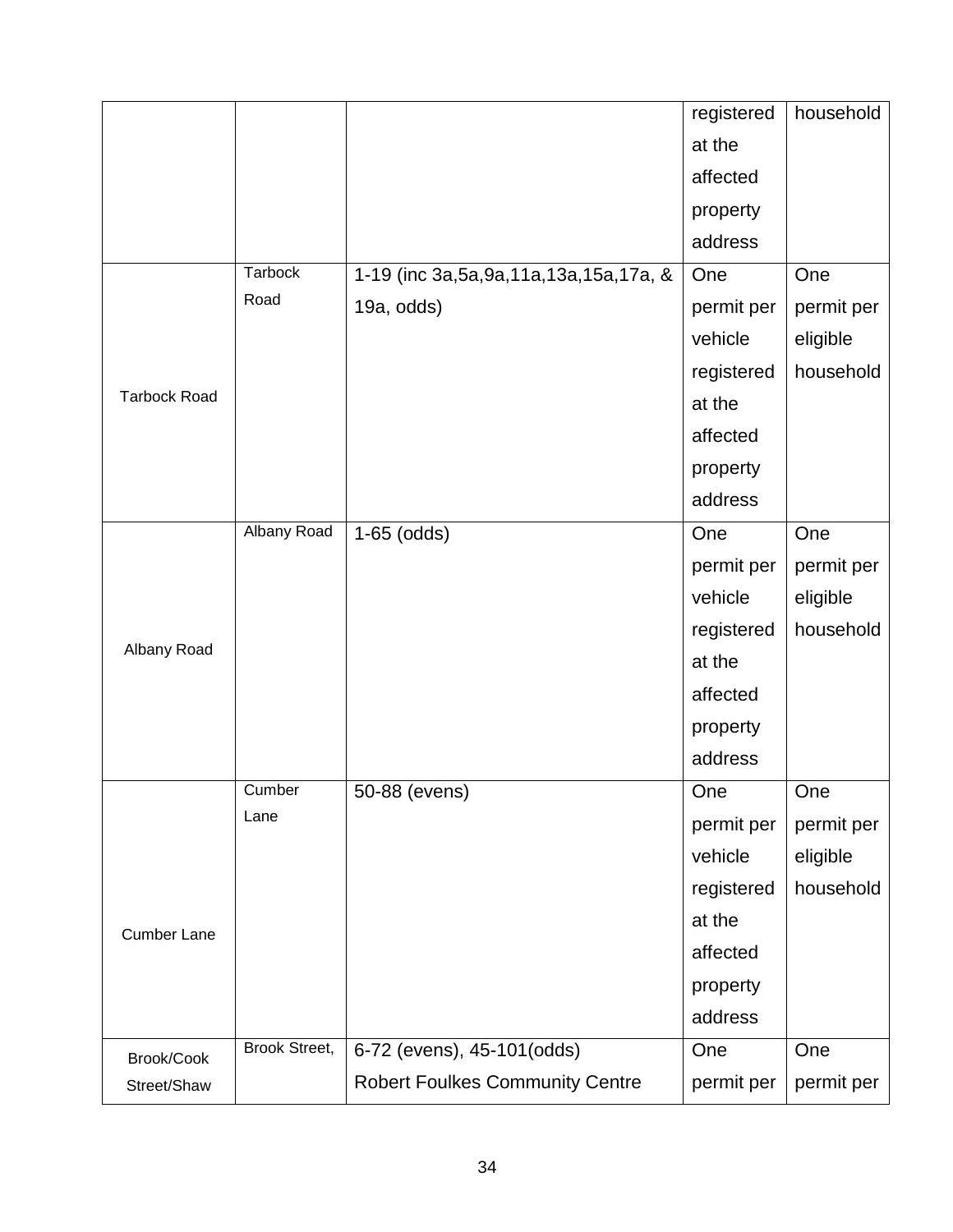| Lane                 | Cook Street        | 2-78 (inc 64a, 64b, 66a, 66b, 70a, 70b, | vehicle    | eligible   |
|----------------------|--------------------|-----------------------------------------|------------|------------|
|                      |                    | 72a, 72b, 76a, 76b, 78a, 78b, evens)    | registered | household  |
|                      |                    | 35-49 (odds)                            | at the     |            |
|                      | Shaw Lane          | 178                                     | affected   |            |
|                      |                    |                                         | property   |            |
|                      |                    |                                         | address    |            |
|                      | Park Brow          | $1-9$ (odds)                            | One        | One        |
|                      | <b>Drive</b>       |                                         | permit per | permit per |
|                      |                    |                                         | vehicle    | eligible   |
|                      |                    |                                         | registered | household  |
| Park Brow Drive      |                    |                                         | at the     |            |
|                      |                    |                                         | affected   |            |
|                      |                    |                                         | property   |            |
|                      |                    |                                         | address    |            |
|                      | Cyprus             | 10-62 (evens)                           | One        | One        |
|                      | <b>Street</b>      |                                         | permit per | permit per |
|                      |                    |                                         | vehicle    | eligible   |
|                      |                    |                                         | registered | household  |
| <b>Cyprus Street</b> |                    |                                         | at the     |            |
|                      |                    |                                         | affected   |            |
|                      |                    |                                         | property   |            |
|                      |                    |                                         | address    |            |
| <b>Hope Street</b>   | <b>Hope Street</b> | $1-33$ (odds)                           | One        | One        |
|                      |                    | 2-34 (evens)                            | permit per | permit per |
|                      |                    |                                         | vehicle    | eligible   |
|                      |                    |                                         | registered | household  |
|                      |                    |                                         | at the     |            |
|                      |                    |                                         | affected   |            |
|                      |                    |                                         | property   |            |
|                      |                    |                                         | address    |            |
| Queens Road          | Queens             | $1-33$ (odds)                           | One        | One        |
|                      | Road               |                                         |            |            |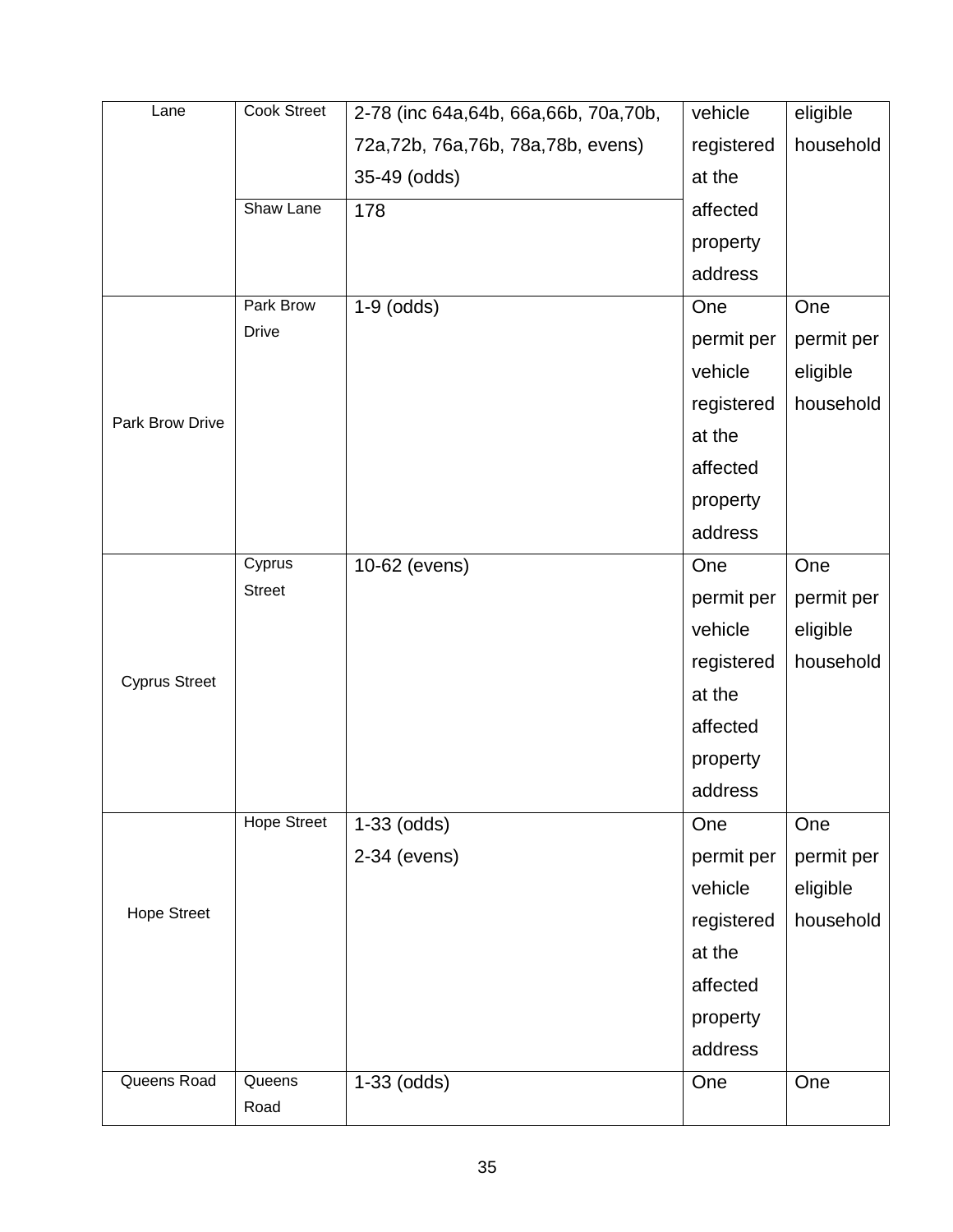|                      |                      | 2-42 (evens)                             | permit per | permit per |
|----------------------|----------------------|------------------------------------------|------------|------------|
|                      |                      |                                          | vehicle    | eligible   |
|                      |                      |                                          | registered | household  |
|                      |                      |                                          | at the     |            |
|                      |                      |                                          | affected   |            |
|                      |                      |                                          | property   |            |
|                      |                      |                                          | address    |            |
| Station Road /       | <b>Station Road</b>  | 1-21 (inc 3a, 3b, 9a, Flat 1, 2, 3(11),  | One        | One        |
| Kemble Street        |                      | 15a, 15b, 15c,                           | permit per | permit per |
|                      |                      | 21a,21b,21c,21d,21e,21f, odds)           | vehicle    | eligible   |
|                      |                      | 12-18 (inc Flat 1,2,3(12) 16GF flat &    | registered | household  |
|                      |                      | 16FF flat, evens)                        | at the     |            |
|                      | Kemble               | 43-59, 63-71 (inc 43a Flat 1, 43a Flat   | affected   |            |
|                      | <b>Street</b>        | 2 & 59a, odds)16-44 (inc                 | property   |            |
|                      |                      | 32a, 34a, 34b, 36a, 38a Flat 1, 38a Flat | address    |            |
|                      |                      | 2,40a,60,62a,62b,64,66,66a,basement      |            |            |
|                      |                      | Flat 68, GF Flat 68, FF Flat 68, evens)  |            |            |
|                      |                      |                                          | One        |            |
|                      | <b>Sewell Street</b> | 30-58 (inc express brakes & clutches     | permit per | One        |
|                      |                      | at rear of 36, evens)                    | vehicle    | permit per |
|                      |                      |                                          | registered | eligible   |
| <b>Sewell Street</b> |                      |                                          | at the     | household  |
|                      |                      |                                          | affected   |            |
|                      |                      |                                          | property   |            |
|                      |                      |                                          | address    |            |
|                      | Chester              | $1-23$ (odds)                            | One        | One        |
| Chester/Williams     | Street,              | 2-24 (evens)                             | permit per | permit per |
|                      | <b>Williams</b>      | $1-21$ (odds)                            | vehicle    | eligible   |
|                      | <b>Street</b>        | 2-26 (evens)                             | registered | household  |
|                      |                      |                                          | at the     |            |
|                      |                      |                                          | affected   |            |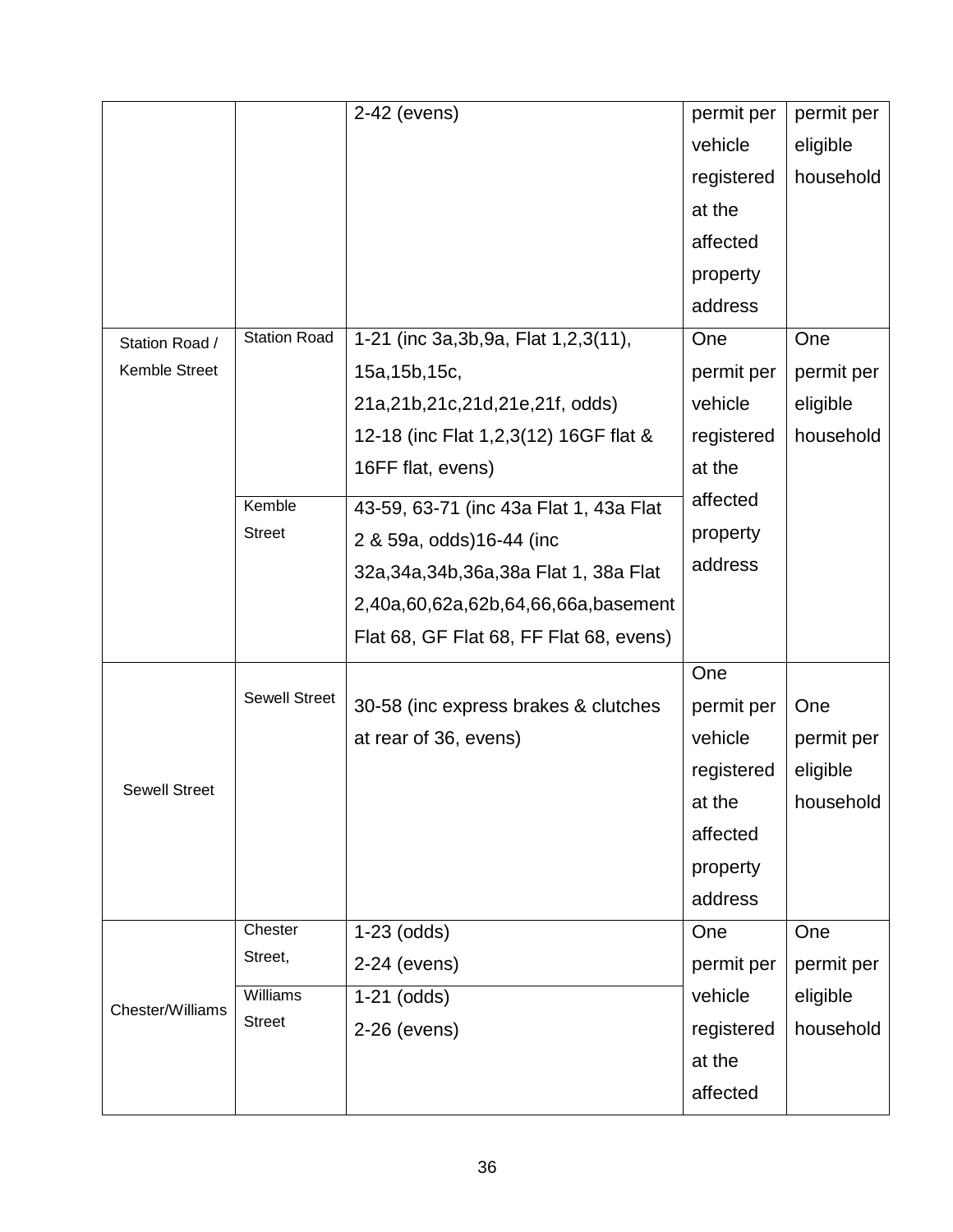|                       |                |                                | property   |            |
|-----------------------|----------------|--------------------------------|------------|------------|
|                       |                |                                | address    |            |
|                       | Market         | 50a Market Place               | One        | One        |
|                       | Place,         |                                | permit per | permit per |
|                       |                |                                | vehicle    | eligible   |
|                       |                |                                | registered | household  |
|                       |                |                                | at the     |            |
|                       |                |                                | affected   |            |
| Market                |                |                                | property   |            |
| Place/Greenall        |                |                                | address    |            |
| Court                 | Greenall       | $1-51$ (odds)                  |            |            |
|                       | Court          | 2-52 (evens)                   |            |            |
|                       | Cyprus         | 10-62 (evens)                  | One        | One        |
|                       | <b>Street</b>  |                                | permit per | permit per |
|                       |                |                                | vehicle    | eligible   |
|                       |                |                                | registered | household  |
|                       |                |                                | at the     |            |
| <b>Cryprus Street</b> |                |                                | affected   |            |
|                       |                |                                | property   |            |
|                       |                |                                | address    |            |
|                       | <b>Tarbock</b> | 1-19 (inc 15a, 19a, 19b, odds) | One        | One        |
|                       | Road (shops)   |                                | permit per | permit per |
|                       |                |                                | vehicle    | eligible   |
|                       |                |                                | registered | household  |
|                       |                |                                | at the     |            |
|                       |                |                                | affected   |            |
|                       |                |                                | property   |            |
| <b>Tarbock Road</b>   |                |                                | address    |            |
|                       | Tarbock        | 3a-17a (odds)                  |            |            |
|                       | Road (flats)   |                                |            |            |
|                       |                |                                |            |            |
|                       |                |                                |            |            |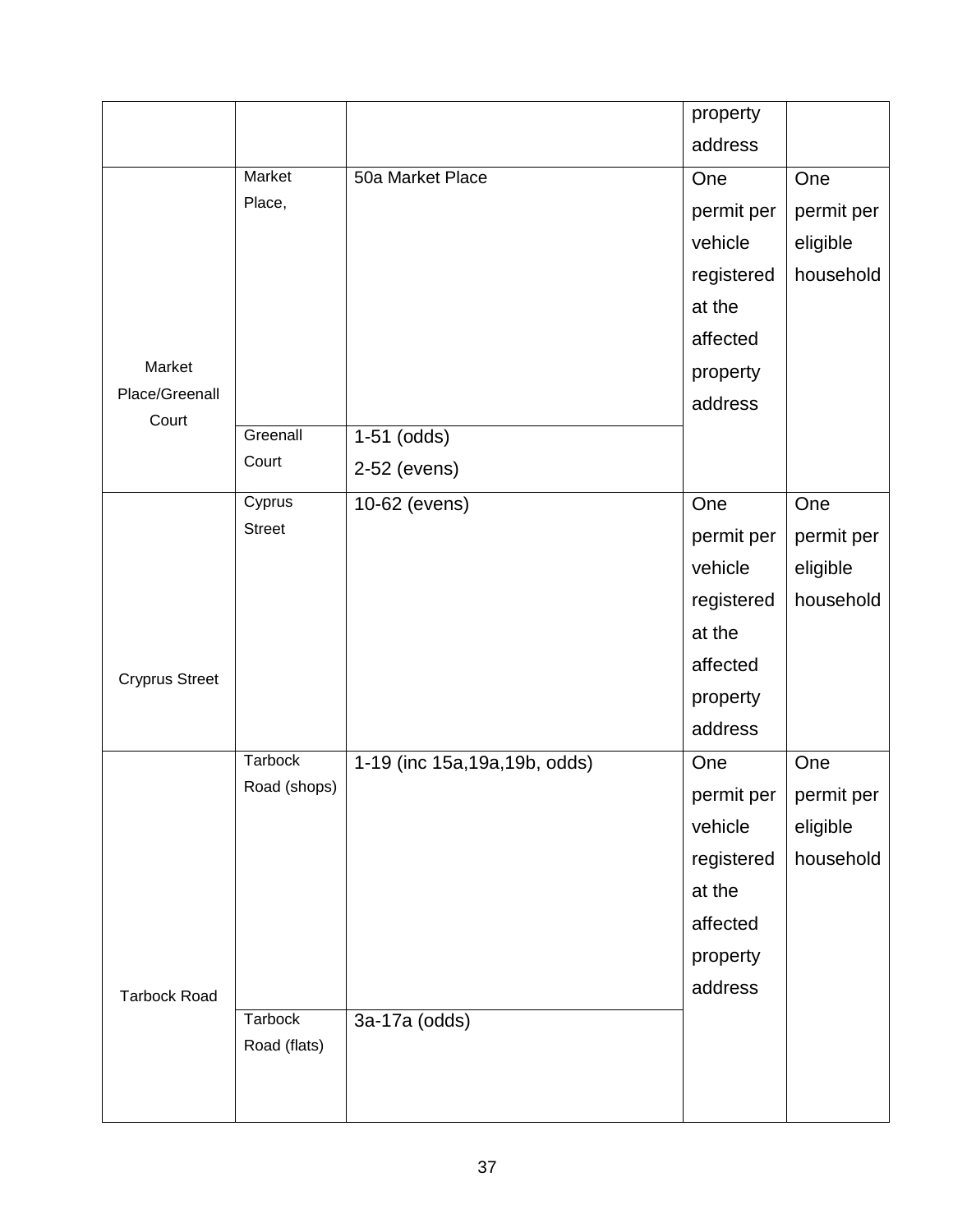## **Schedule 2 -Business permits eligibility, zones and maximum numbers, etc**

| <b>Scheme</b>  | <b>Roads</b>    | <b>Eligible Properties</b>     | <b>Maximum</b>  | <b>Maximum</b> |
|----------------|-----------------|--------------------------------|-----------------|----------------|
| <b>Name</b>    | <b>Affected</b> |                                | <b>Number</b>   | <b>Number</b>  |
|                |                 |                                | of              | of Visitor     |
|                |                 |                                | <b>Business</b> | <b>Permits</b> |
|                |                 |                                | <b>Permits</b>  |                |
| <b>Tarbock</b> | Tarbock         | 1-19 (inc 15a, 19a, 19b, odds) | N/a             | <b>Three</b>   |
| Road           | Road            |                                |                 |                |
|                | (shops)         |                                |                 |                |
|                |                 |                                |                 |                |
|                |                 |                                |                 |                |
|                |                 |                                |                 |                |
|                |                 |                                |                 |                |
|                |                 |                                |                 |                |
|                |                 |                                |                 |                |
|                |                 |                                |                 |                |
|                |                 |                                |                 |                |